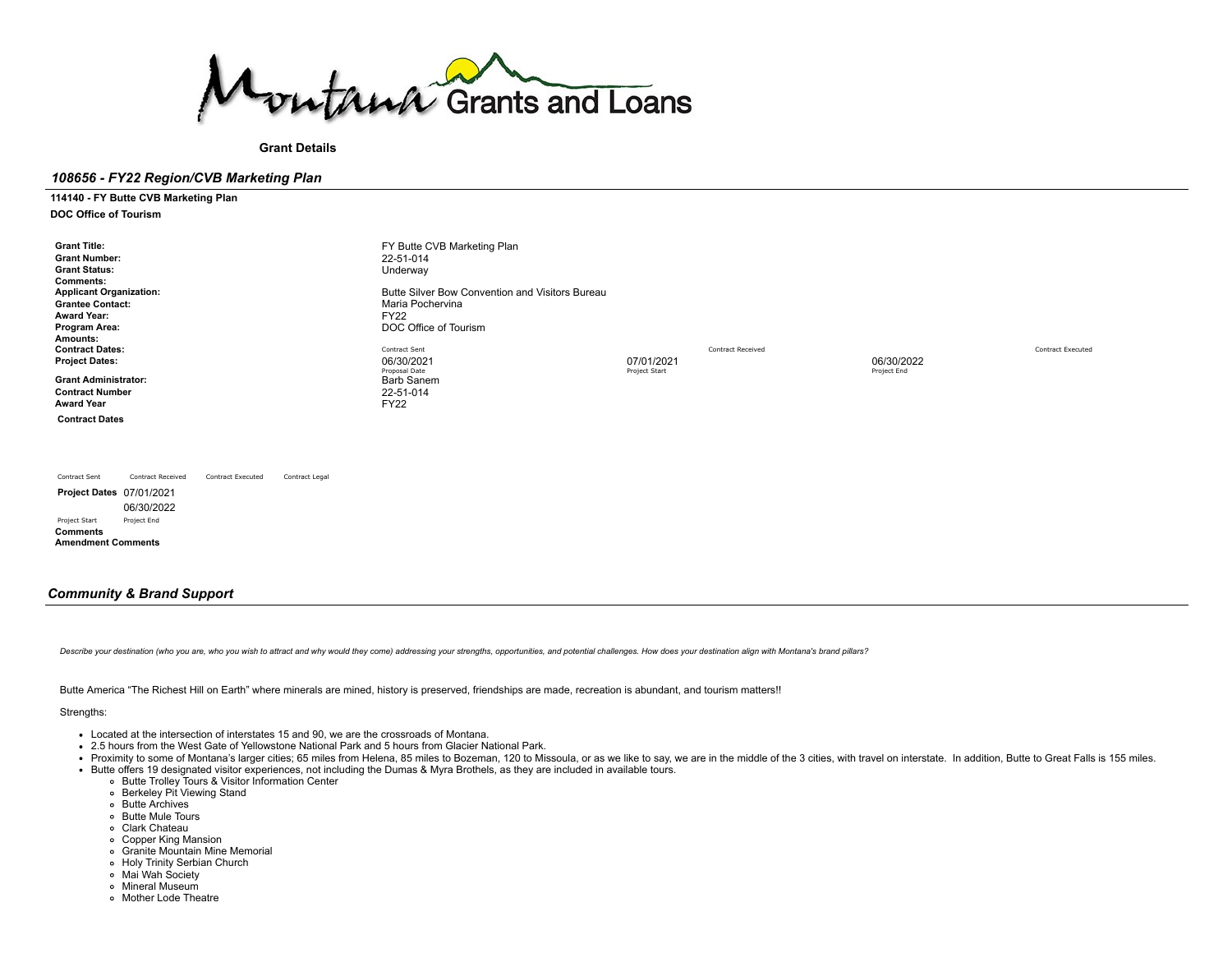- Old Butte Historical Adventures
- o Our Lady of the Rockies
- Piccadilly Museum of Transportation
- Science Mine
- Silver Bow Drive In
- Stodden Park Complex with Spirit of Columbia Gardens Carousel, Destination Playground and Ridge Waters Water Park.
- Spooks & Spirits Tours
- World Museum of Mining
	- Most attractions will open with prior notice for an "off season" tour.
	- Variety of delectable restaurants, 2 being featured in the creator of Diners, Drive-Ins and Dives, David Page's new book, Food Americana will be released in May 2021. David included the Pekin Noodle Parlor and Casagranda's
	- Minutes from hiking, biking, camping, fishing, hunting, and OHV trails.
	- Within 30 miles of city-center Butte is home to 13 trailheads to the Continental Divide National Scenic Trail.
	- In 2020, Butte signed the Consent Decree for past mining cleanup, and removing the community from being listed as a Superfund site. This decree gives Butte 120 acres of connected greenways, natural park spaces with wetla wildlife habitat, urban walking trails, and play areas.
	- Butte is home to Thompson Park, the only municipal park located on National Forest Service lands, available year-round for non-motorized recreation.
	- Entertainment Committee organized to assist entities utilizing Butte and the surrounding area assets for film/entertainment industry projects.
	- Advantage Butte is a group of businesspeople, athletic directors from Butte high schools, MT Tech, sport arenas and organizations. This group works together to attract and book sporting events into the Butte market.
	- Economic development entities meet every other week to discuss new businesses, zoning changes, needs and wants as Butte works to bring more jobs to community. This group consists of the Butte-Silver Bow Chief Executiv entities, Butte Local Development Corporation, Chamber of Commerce, NorthWestern Energy, St. James Healthcare, and Montana Tech.

### Challenges:

- Our cityscape depicts mining.
- Blighted areas
- We are not a destination.
- Interstate junction and proximity to larger communities allows for traffic to drive by.
- Limited air service with 13 flights per week using 50 passenger regional jets via Skywest the Delta Connection to SLC.
- Superfund designation

## Opportunities:

- Film industry projects
- Our Lady of the Rockies has been granted permission to cross the I-15 interstate with a tram to take visitors to the statue site atop the East Ridge.
- Educate visitors on clean up from past industrial remnants.
- Purchases of many buildings in Uptown Butte with plans to transform them into condos/apartments. This will have more people in Uptown Butte taking advantage of restaurants, bars, and retail locations.
- Praxis Training Center in the uptown will bring rural medical professionals to Butte for groundbreaking training.
- Montana Tech is a small college focused on STEM degrees.
- Highlands College (south campus) students and faculty have built parts for NASA
- 81% retention rate at north campus
- Listed in the "Top 50 Colleges That Pay Off the Most" by CNBC
- "Best Small College in Montana" by Stacker

## **The Brand Pillars**

### **More spectacular, unspoiled nature than anywhere else in the lower 48.**

Set against the backdrop of the East Ridge and Continental Divide, these mineral rich mountains are why Butte exists. It is in these mountains where gold, silver, zinc, and copper have been extracted to build a nation, set

But literally minutes from city-center, unchanged views allow visitors to image they are explorers taking in the scene for the first time.

Snowcapped mountain range after mountain range after mountain range.

Clean air and blue skies by day, only stars to light the sky by night.

Clear waterways with only fish, frogs, snakes, and bugs to ripple the surface.

Roaming wildlife, owning the land like they have for centuries.

Abundance of trees, foliage, native grasses, and flowers.

Birds, bugs, and gentle breezes are the only noise to the silence of the wilderness.

## **Vibrant and charming small towns that serve as gateways to our natural wonders.**

Location, location, location, Butte is the biggest of the small towns of Montana or the smallest of the large towns, whichever it is, Butte completes the list of visitor's needs, shopping, restaurants, adult-beverages, bre

## **Breathtaking experiences by day…and relaxing hospitality at night**

- Where freshwater lakes, rivers, creeks, and streams call to anglers to dip their lines.
- Where miles and miles of trails are ready for both motorized and non-motorized recreationalists are invited to explore and test their endurance and skills.
- Where wildlife grazes between the trees, in the water and along the open spaces
- Where boulders rise-up luring rock climbers to test their abilities
- Where rockhounds dig in the rich earth to uncover crystals, gemstones, and minerals.
- And

Many non-franchised locally owned restaurants offering their own food fare in locations unique to Butte: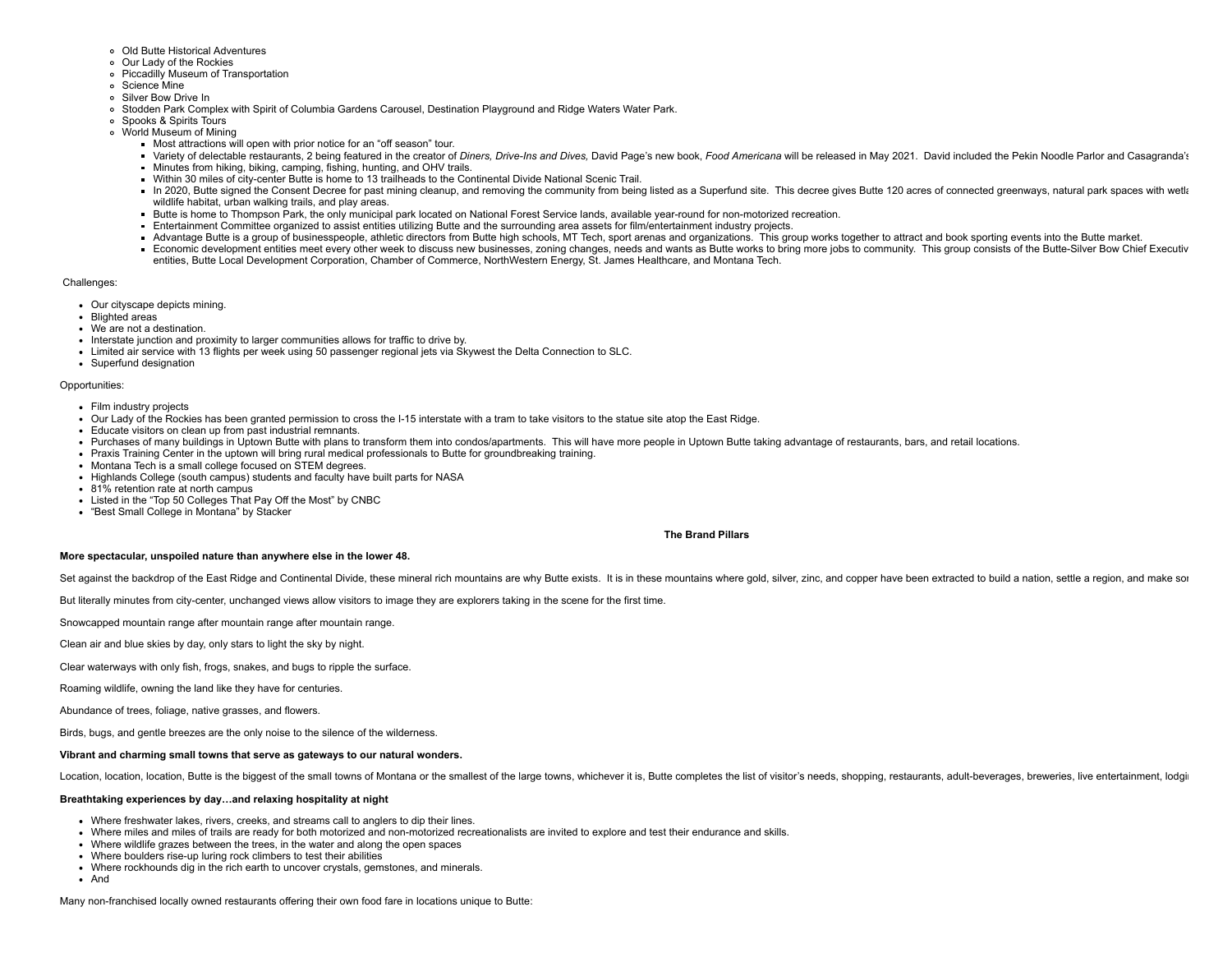Lydia's - a supper club where dinner only is served in several courses predominantly Italian. The restaurant is elegantly decorated with rich velvet seating arrangements and stain glass chandeliers. The walls are decorated story.

Park & Main Café – large portion breakfasts only, in a location with a daylight/partial basement access with cozy mis-matched booths and tables. Its location is in the heart of Uptown Butte.

Sparky's Garage – serving lunch and dinner, specializing in ribs and burgers. The entire restaurant is decorated in antique automotive paraphernalia.

La Casa Toscana – Only Italian fare is served for dinner with an ever-changing menu. Sonya not only owns the restaurant, but she is also the chef.

Two of our locally owned restaurants have been featured in a book being released in May 2021. The producer of the popular television series, "Diners, Drive-Ins and Dives" will be releasing his new book "Food Americana"

Experience great local food in establishments predominately owned and operated by Butte residents, luscious steaks, famous pork chop sandwiches, pasties, amazing burgers. Experience our Italian, Mexican, and Chinese restau

Adult Beverages: Headframe Distillery and the Quarry Brewery sell what they manufacture locally. Taverns everywhere, experience a slice of Butte with her residents.

Entertainment: Whether it is a production at the Mother Lode Theatre, concert at The Depot, sporting event at the Civic Center, Maroon Activity Center, Naranche Stadium, or Montana Tech, music at many of our watering holes

Lodging: Many of the lodging facilities are owned by Montana residents, some of our visitors may have the opportunity to visit with owners or a family member on-site. We think this gives our visitors the best in guest acco satisfaction. Butte offers a large selection of lodging properties from boutique hotels, independently owned, branded properties, convention/full service and even a resort.

#### **Describe your destination.**

Inspiration - Butte will utilize the photos and videos obtained with CVB and Montana Aware Campaign dollars to have content to be shared on the promotional methods to showcase Butte's offering, directing potential visitors additional information.

Orientation - Advertising in the SWMT and Glacier Country Guides as well as Yellowstone Journal and map of The Parks, Butte will provide tools to entice the visitor to plan and stay longer in the area. With digital tools o aligning with Butte's offerings the goal will be to plan and stay longer in the Butte market.

Facilitation - The Butte VIC along with the partners in the Butte community will work together to ensure access to all of Butte's offering are easily identifiable and accessible. With the visitbutte.com website, visitor gu extend or make a trip to Butte full of adventure and relaxation.

#### **Optional: Include attachments here**

*a. Define your target markets (demographic, geopgraphic and psychographic).*

**Primary**—The primary market based on information from the ITRR for visitors overnighting in Butte is the repeat traveler:

2019-75% were repeat visitors and 79% plan to return in 2-years.

2020-85% were repeat visitors and 91% plan to return in 2-years.

National Park visitors are a significant part of visitors to the Butte market:

2019-56% of travelers visited Yellowstone and 56% visited Glacier

2020-60% of travelers visited Yellowstone and 47% visited Glacier

Demographics – Definitely Baby Boomers traveling as couples, increases are being seen in the GenXer's.

Taken the age demographics from the ITRR Interactive Data of the non-resident overnight visitor to Butte in 2016 and 2020 the following is information is available:

|  |  |                               | Year 35-44 45-54 55-64 64-75 Average Age |
|--|--|-------------------------------|------------------------------------------|
|  |  | 2016 11% 19% 41% 35% 58       |                                          |
|  |  | 2017 8% 12% 30% 47% 57        |                                          |
|  |  | 20187%   15%   38%   38%   60 |                                          |
|  |  | 2019 16% 22% 32% 36% 58       |                                          |
|  |  | 2020 19% 14% 19% 54% 62       |                                          |

Primarily Baby Boomers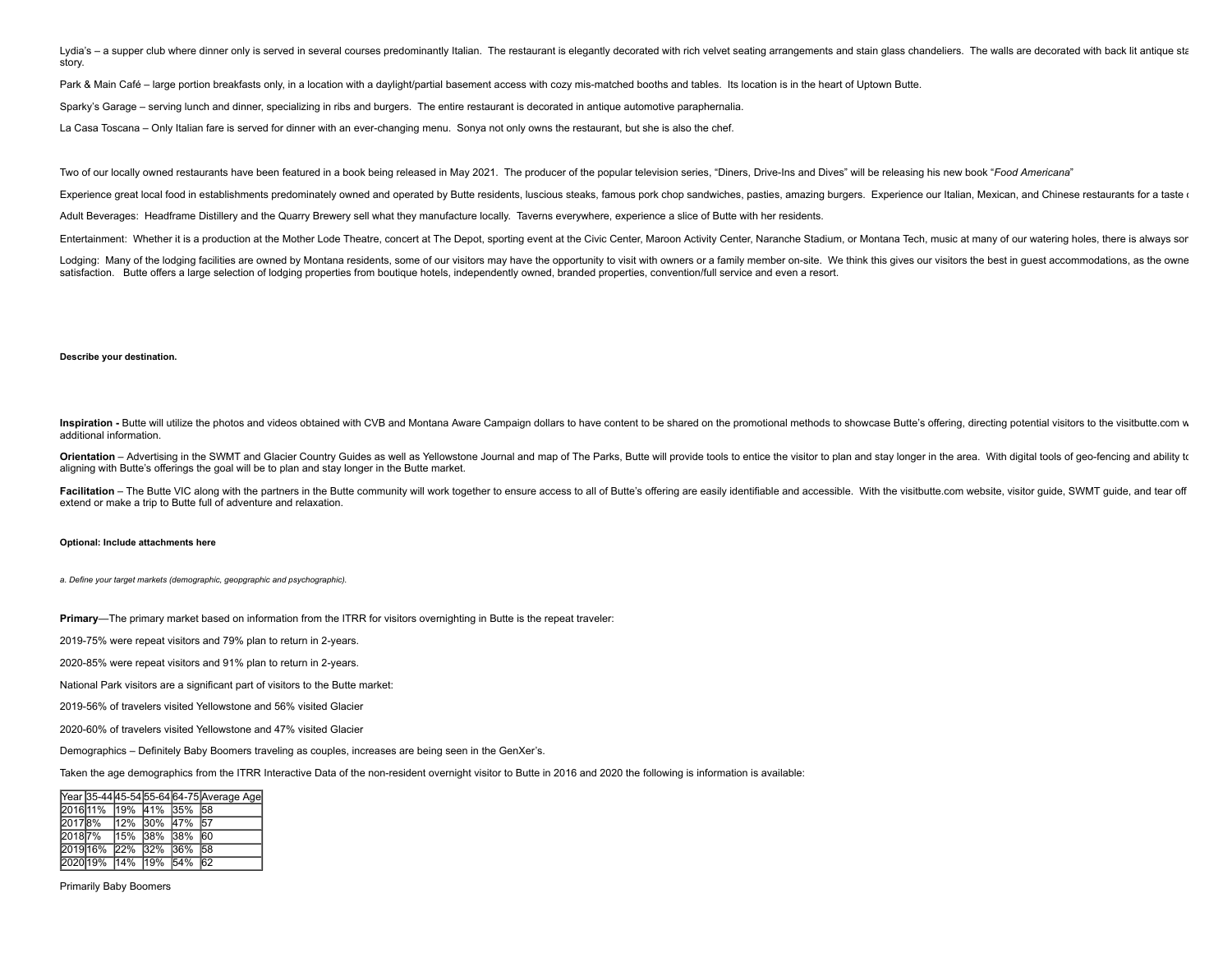## Increase in Gen Xers

Activities enjoyed are shown below. While scenic driving is still dominant, a movement to being outdoors to hike, wildlife watch and photography are showing increases.

| Activity                      | 2016 | 2017 | 2018 | 2019 | 2020*  |
|-------------------------------|------|------|------|------|--------|
| Scenic Driving                | 63%  | 65%  | 65%  | 61%  | 43%    |
| Day Hiking                    | 39%  | 31%  | 31%  | 49%  | 37%    |
| Wildlife Watching             | 38%  | 29%  | 24%  | 41%  | 15%    |
| Nature Photography            | 25%  | 29%  | 30%  | 38%  | 24%    |
| lCamping                      | 33%  | 25%  | 30%  | 34%  | 51%    |
| Visiting Historical Sites 34% |      | 33%  | 32%  | 21%  | 9%     |
| Local Breweries               | 12%  | 16%  | '14% | 18%  | 6%     |
| <b>Museums</b>                | 17%  | 23%  | 21%  | 16%  | $ 9\%$ |

\*2020 skews the data, but is shown here as it was available and still relevant.

While "visiting historical sites and museums" are not seeing growth or increases, these activities are still important to the Butte community. With interactive ways to take in Butte's history such as the Trolley Tours, Old comes alive for the visitor.

While "visiting historical sites and museums" are not seeing growth or increases, these activities are still important to the Butte community. With interactive ways to take in Butte's history such as the Trolley Tours, Old comes alive for the visitor.

<https://www.museumnext.com/article/why-we-need-museums-now-more-than-ever/>

#### Secondary Markets:

Butte was actively working the international market with participation in RMI and IPW before C19. This will continue once it is deemed safe for travels to enter the US by working with our partnership "The Great American We Butte will again be at the Calgary Outdoor Show to visit with our friends to the north when they are ready to travel south.

*Psychographic* traveler Butte will focus on are outdoor recreationalists, scenic drivers, National Park travelers and those with an interest in unique locations such as Butte.

#### *b. What are your emerging markets?*

## Emerging Markets:

Film/Entertainment Industry has increased significantly in later part of 2020 and beginning of 2021. This is all businesses in Butte can benefit from, lodging, restaurants, retail, rental companies, our museums, and attrac continue to pursue, especially as there are projects needing locations year-round.

The paranormal market was seeing a steady interest prior to 2020. Butte is prime with stories and ghosts to market to visitors looking to either be scared or investigate those who remain behind. The best part of this marke tours/events.

*Travel Influencers* are of interest to both Butte and SWMT. Working with MOTBD and combining resources this market will be pursued, targeting those individuals will large followings.

#### **Optional: Include attachments here.**

*c. What research supports your target marketing?*

Geographic Traveler focus will be on the states of: From the ITRR and data collected at the VIC: WA, UT, CA, ID, MN, AZ, OR, WY and of course Alberta Canada, when the border opens.

From VisaVue 2019 breaks down expenditures by major communities. This is just a glimpse at some of the data from VisaVue in teh simplest format. A deeper dive goes into expenditures to show: gas/oil, retail, medical, fast

| IQ1                                | lQ2                          | lQ3                                 | lQ4                          |
|------------------------------------|------------------------------|-------------------------------------|------------------------------|
| Missoula                           | Missoula                     | Seattle-Tacoma-<br><b>Bremerton</b> | Missoula                     |
| Billings                           | Billings                     | Missoula                            | Billings                     |
| Great Falls                        | Seattle-Tacoma-<br>Bremerton | <b>Billings</b>                     | Seattle-Tacoma-<br>Bremerton |
| Seattle-Tacoma<br><b>Bremerton</b> | Phoenix-Mesa                 | SLC-Ogden                           | <b>Great Falls</b>           |
|                                    |                              |                                     |                              |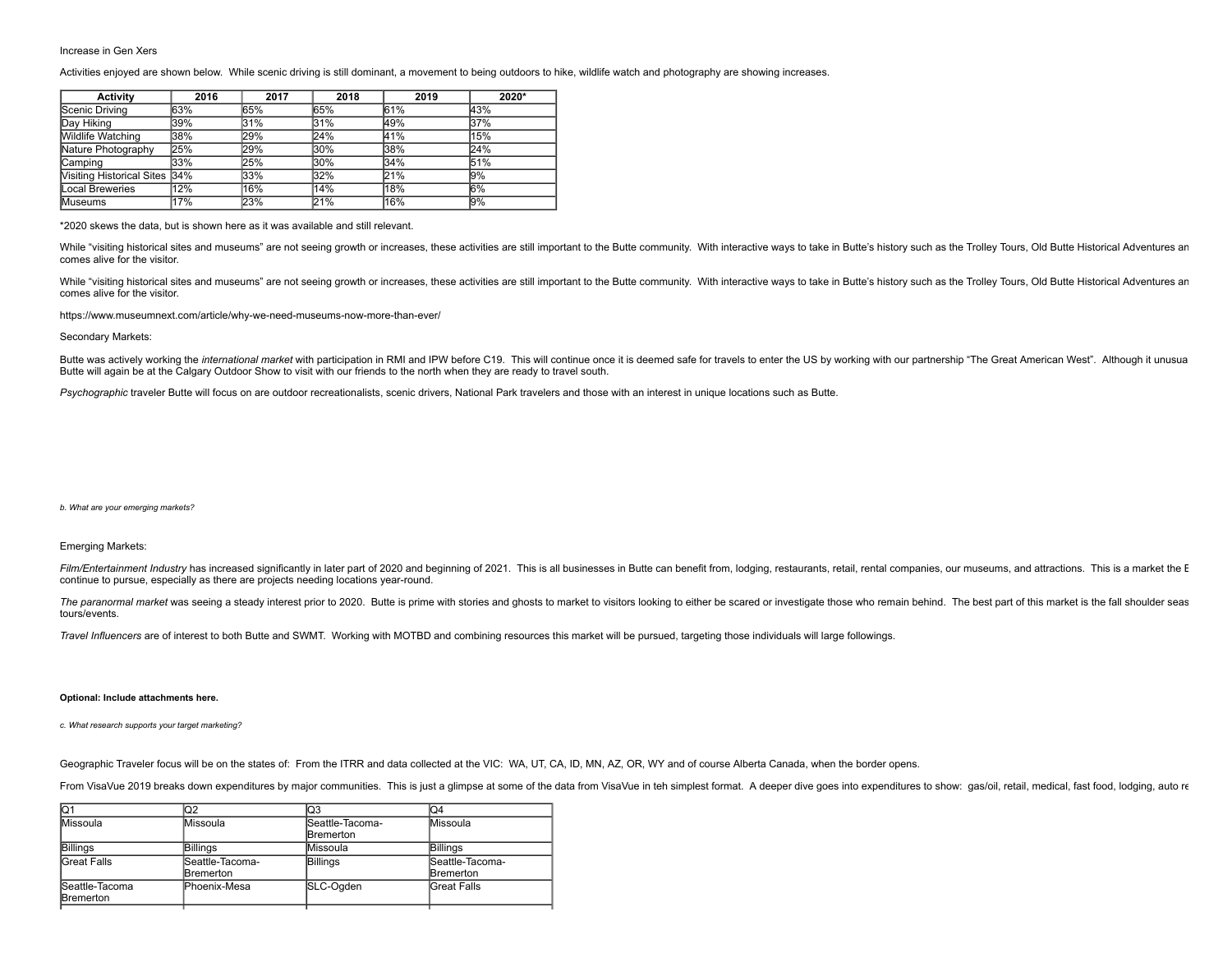| SLC-Ogden              | Great Falls            | LA-Riverton            | <b>Spokane</b>         |
|------------------------|------------------------|------------------------|------------------------|
| <b>Spokane</b>         | SLC-Ogden              | Phoenix-Mesa           | SLC-Ogden              |
| Denver-Greelev-Boulder | Spokane                | Spokane                | Phoenix-Mesa           |
| <b>Phoenix-Mesa</b>    | LA-Riverton            | Portland-Salem         | LA-Riverton            |
| LA-Riverside           | Denver-Greelev-Boulder | <b>Great Falls</b>     | Denver-Greelev-Boulder |
| Portland-Salem         | <b>Portland-Salem</b>  | Denver-Greeley-Boulder | <b>Boise</b>           |

Butte will continue to rely on the ITRR, VisaVue, information gathered at the Butte VIC, Berkeley Pit Viewing Stand, World Museum of Mining, and [www.marketmt.com.](http://www.marketmt.com/)

With regard to information from the World Museum of Mining and the Berkeley Pit Viewing Stand is merely talked about to see if a discrepancy is apparent.

Butte will work to continue to attract visitors who are of low-impact high-value travelers enticing them to stay longer in Butte, SWMT or the state in general. Knowing there are markets where Butte has an attractiveness, we will work the film/entertainment industry, outdoor recreationalists, paranormal interested parties,the international market and those with an eye for museums and history.

These goals will be accomplished through the following means:

- Utilizing video and stills to inspire, orientate, and facilitate a visit to Butte, SWMT and Montana through targeted online/digital/social platforms. Included as well is some print advertising in publications of larger organizations where a digital version and physical guides are readily accessible.
- Having great outdoor information available for hiking, biking, OHV, fishing, golfing both online and in printed form.
- Staffing the Butte VIC during the warm season to ensure visitors are aware of the offerings in the Butte market and region.
- Send Butte information to other VIC/Chambers in Montana so it is available to visitors.
- Work with SWMT and MTOBD on opportunities where our dollars will be used and stretched further than on our own.
- Attend shows to attract the international market, Calgary Outdoor Show, RMI and IPW.
- Continue to increase collection of content assets of video and still photography to be used across all media platforms.
- Work with local tour entities to promote paranormal experiences, increasing hotel occupancy in the fall shoulder season particularly.
- Educate hoteliers and front line at gas stations on the amazing assets Butte offers to those looking or a meal or something to do.
- Have attraction maps and pertinent information readily available for our front line personnel, making it easy for them to share information on Butte and SWMT

*a. In what types of co-ops with MTOT would you like to participate?*

Butte will continue to partner with SWMT and MTOBD when projects come forward meeting Butte's goals and will benefit our community. Butte is fortunate to work with MOTBD on VisaVue for research. Butte will also work with t film/entertainment project utilizing the assets of Butte. Butte will partner with MTOBD, other CVB's, Regions when participating in IPW and RMI.

#### **Optional: Include attachment here.**

*b. In what other types of co-ops would you like to participate? (Regions/CVBs, etc.)*

Butte would partner will partner with SWMT and MTOBD on fam trips and social influencers.

*c. What types of co-ops have you done in the past? Were they successful - why or why not?*

Butte has participated with MTOBD on tradeshows of IPW and RMI as The Great American West. Yes this was benefical and will be continued. Also the data Butte garners from VisaVue is worth the expediture as a Joint Venture. the research as the cost would be prohibative. With regard to IPW, the heavy lift MTOBD does with the cost, booth set up, appointments and literature is well worth the small amount of dollars the Butte CVB expends.

**Optional: Include attachments here.**

**Optional: Include attachments here.**

**Optional: Include attachment here:**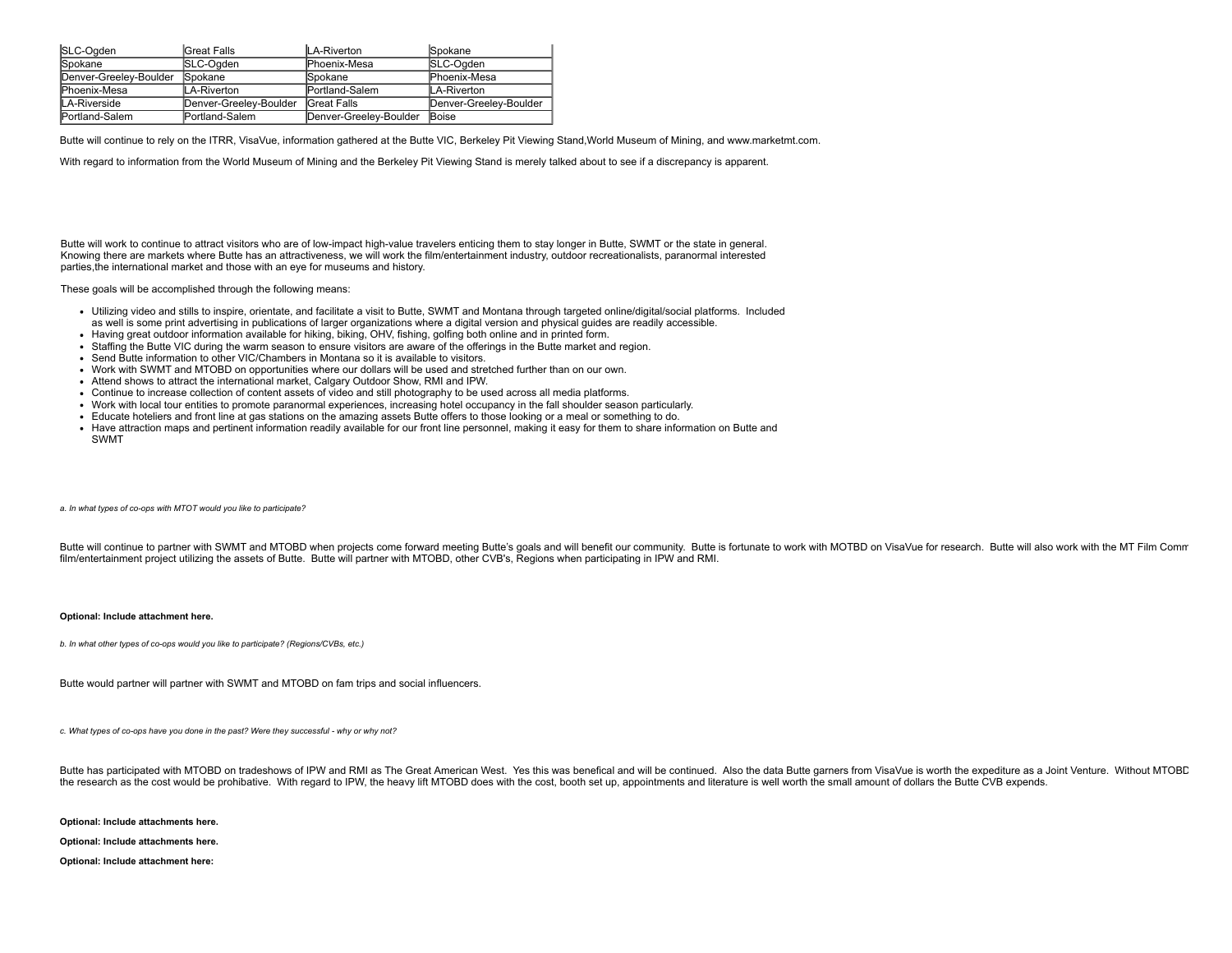| <b>Marketing</b><br>Segment | <b>Marketing</b><br>Method        | Describe your method.                                                                                                                                                                                                                                                                                                                                                                                                                                                                                                                                                                                                                                                                                                                                                                                                                                                                                                                                                                                                                                                                                                     | Provide supporting research/statistics.                                                                                                                                                                                                                                                                                                                                                                                                                                                                                                                                                                                                                                                                                                                                                                                                                                                                                                                                                                                                                                                                                                                                                                                                                                                                                                                                                                                                                 | Describe the<br>quantifiable<br>measurements<br>for success<br>including<br><b>Regulations</b><br>requirements.                                                                                                                                                                                                                                                                                                                                                                                                                                                                                                                                                                                                                                          | Estimated<br>budget<br>for<br>method. | <b>Marketing</b><br>Method<br><b>Evaluation</b> | Ac                           |
|-----------------------------|-----------------------------------|---------------------------------------------------------------------------------------------------------------------------------------------------------------------------------------------------------------------------------------------------------------------------------------------------------------------------------------------------------------------------------------------------------------------------------------------------------------------------------------------------------------------------------------------------------------------------------------------------------------------------------------------------------------------------------------------------------------------------------------------------------------------------------------------------------------------------------------------------------------------------------------------------------------------------------------------------------------------------------------------------------------------------------------------------------------------------------------------------------------------------|---------------------------------------------------------------------------------------------------------------------------------------------------------------------------------------------------------------------------------------------------------------------------------------------------------------------------------------------------------------------------------------------------------------------------------------------------------------------------------------------------------------------------------------------------------------------------------------------------------------------------------------------------------------------------------------------------------------------------------------------------------------------------------------------------------------------------------------------------------------------------------------------------------------------------------------------------------------------------------------------------------------------------------------------------------------------------------------------------------------------------------------------------------------------------------------------------------------------------------------------------------------------------------------------------------------------------------------------------------------------------------------------------------------------------------------------------------|----------------------------------------------------------------------------------------------------------------------------------------------------------------------------------------------------------------------------------------------------------------------------------------------------------------------------------------------------------------------------------------------------------------------------------------------------------------------------------------------------------------------------------------------------------------------------------------------------------------------------------------------------------------------------------------------------------------------------------------------------------|---------------------------------------|-------------------------------------------------|------------------------------|
| Consumer                    | Radio & Television<br>Advertising | CTV and OTT will provide Butte<br>the vehicle to market to data<br>targeted cities showing<br>significant spending in 2018,<br>2019 and 2020 using VisaVue<br>data. Butte utilized these<br>methods during the Montana<br>Aware campaign with success<br>and continued into Q1 and Q2<br>of 2021.<br>As Butte moves forward after<br>C19. Butte will work with local<br>traditional broadcast media to<br>attract resident visitors to<br>Butte.<br>Campaigns will utilize video<br>assets showcasing Butte's<br>outdoor recreation, dining,<br>shopping, museums,<br>entertainment, and lodging.                                                                                                                                                                                                                                                                                                                                                                                                                                                                                                                         | "CTV adoption has been increasing in recent years, but the pandemic served as a catalyst for widespread adoption during the early lockdown<br>periods. For example, during the heavy CTV enablement period last year, older demographics in the U.S. grew their streaming usage to<br>account for 26% of streaming minutes <sup>3</sup> being viewed. Marketers across industries know that CTV presents a wealth of new opportunities, but it<br>is new territory for many. Understanding that smart TVs will facilitate the delivery of measurable ads in linear TV programming is one area of<br>opportunity for marketers. The broadening expanse of ad-supported video streaming platforms presents vet another opportunity, particularly as<br>47% of the video streaming distribution in the U.S. at year-end 2020 came from players other than big-name subscription-based VOD<br>platforms <sup>4</sup> ."<br>3 August 2020 Total Audience Report<br>4 Nielsen Streaming Meter data, December 2020.<br>From the Montana Aware Campaign statistics for OTT/CTV advertising this method served 187,510 impressions with over 90% view rate in all<br>three markets. The cost per click was \$3.36. In the Billings Market the CTR was 1.75:, Misaoula was .95% and Butte/Bozeman was 2.03%.<br>According to "Hubspot" in 2018 an average CTR for "Travel & Hospitality" was quoted at .47% and according to "Wordstream" for 2020 it was<br>.49% | Butte will measure<br>success utilizing<br><b>Click Through</b><br><b>Rates and Video</b><br>Completion<br>Reports.                                                                                                                                                                                                                                                                                                                                                                                                                                                                                                                                                                                                                                      | \$10,000.00                           |                                                 | Nielsen Annual Marketing Rep |
| Consumer                    | <b>Travel Guide</b>               | Although the visitor guides<br>change as new information<br>comes forward after the quide is<br>printed, the piece is found<br>useful by visitors of a specific<br>age, primarily the demographic<br>coming to Butte as described<br>above in the narrative. The<br>Butte guide is comprehensive<br>with information on the offerings<br>in the community. The guide<br>does not have any<br>advertisements, it has<br>information on attractions,<br>lodging, restaurants, outdoor<br>recreation as well as a map of<br>trails, fishing opportunities.<br>Visitor guides are frequently<br>requested by other VIC and<br><b>Chamber of Commerce</b><br>locations as they need<br>information on our community.<br>This Visitor Guide is personally<br>delivered to hotels, attractions,<br>restaurants, convenience<br>stores, shops several times a<br>year.<br>The Visitor Guide is mailed to<br>those requesting information on<br>Butte, given out in packets to<br>visitors, and given to locals<br>requesting information to share<br>with family and friends.<br>The Visitor Guide is taken to all<br>tradeshows. | From Destination Analyst Report April 18, 2021 this graph shows Baby Boomers are still receptive to print for travel messaging. Please refer to<br>the attachment.<br>The table below shows 2019 and 2020 data from the ITRR for non-resident visitors overnighting in Butte.<br>Most<br>All Used<br>Description<br>Useful<br><b>Trip Planning Sources</b><br>2019<br>6%<br>14%<br>Friends & Family<br>1%<br>Community Travel Guide<br><b>During Trip Sources 2019</b><br>$1\%$<br>13%<br>Brochure Rack<br>9%<br>Friends & Family<br>21%<br>2%<br><1%<br>Community Travel Guide<br>3%<br><b>VIC Staff</b><br>19%<br>Trip Planning Source 2020<br>2%<br>Friends & Family<br>10%<br>During Trip Sources 2020<br>he VIC/Chamber in Butte is open 12 months of the year, with the VIC staffed<br>3%<br><b>Brochure Racks</b><br>9%<br>from Memorial Day to Labor Day. The Butte Visitor Guide is distributed to all<br>who are visiting the community or have an interest in returning. Also during the<br>3%<br>3%<br><b>VIC Staff</b><br>course of the year many local residents come to the Chamber for information<br>on visiting relatives and friends.                                                                                                                                                                                                                                                                                                | <b>Distribution of</b><br>visitor guide to<br>100% of information<br>requests, local<br>hotels and<br>attractions, travel<br>show participants<br>and other open<br>VIC/Chamber of<br>Commerce in<br>Montana. Number<br>of printed Visitor<br>Guides will be less<br>than previous years<br>as need has<br>diminished but has<br>not been deemed<br>unnecessary.<br>Success of the<br><b>Butte Visitor Guide</b><br>will be gauged for<br>requests, numbers<br>needed at hotels<br>and attractions in<br>the community and<br>need from other<br>VIC/Chamber of<br>Commerce<br>locations in<br>Montana.<br>Monitoring the need<br>for printed Butte<br><b>Visitor Guides will</b><br>done via the ITRR<br>surveys and<br><b>Destination</b><br>Analysts. | \$6,000.00                            |                                                 | Wave-58-Channels-americans-a |
| Consumer                    | Billboards/Out-of-Home            | The billboard Butte utilizes is a<br>right-hand read, .25 miles<br>before Exit 126 to the<br>VIC/Chamber of Commerce off<br>I-15 and through the junction of<br>I-90 and I-15. The billboard is<br>made available at an<br>inexpensive price, the Butte<br>CVB pays for new vinyl<br>creation/installation and every 3<br>years a \$75 permit.                                                                                                                                                                                                                                                                                                                                                                                                                                                                                                                                                                                                                                                                                                                                                                            | https://www.billboardinsider.com/new-study-finds-90-of-travelers-notice-ooh-advertising/<br>May 21, 2019 (Las Vegas, NV) -90% of US travelers have noticed out of home (OOH) advertising in the past month, 80% noticed OOH ads in<br>the past week.<br>Nielsen conducted 999 online surveys March 27 – April 5, 2019, with a national sample of US residents age 16+. Eighty-one percent (81%) of<br>adults surveyed have noticed a billboard in the past month, while 55 percent have noticed a digital billboard.<br>Additional report highlights include:<br>. § 66% of smartphone users took some type of action on their device after seeing an OOH<br>• § More than 40% searched for a brand online after seeing an OOH ad                                                                                                                                                                                                                                                                                                                                                                                                                                                                                                                                                                                                                                                                                                                       | Success of this<br>metric will be<br>determined through<br>reporting from the<br>billboard company<br>or MDT.                                                                                                                                                                                                                                                                                                                                                                                                                                                                                                                                                                                                                                            | \$2,300.00                            |                                                 |                              |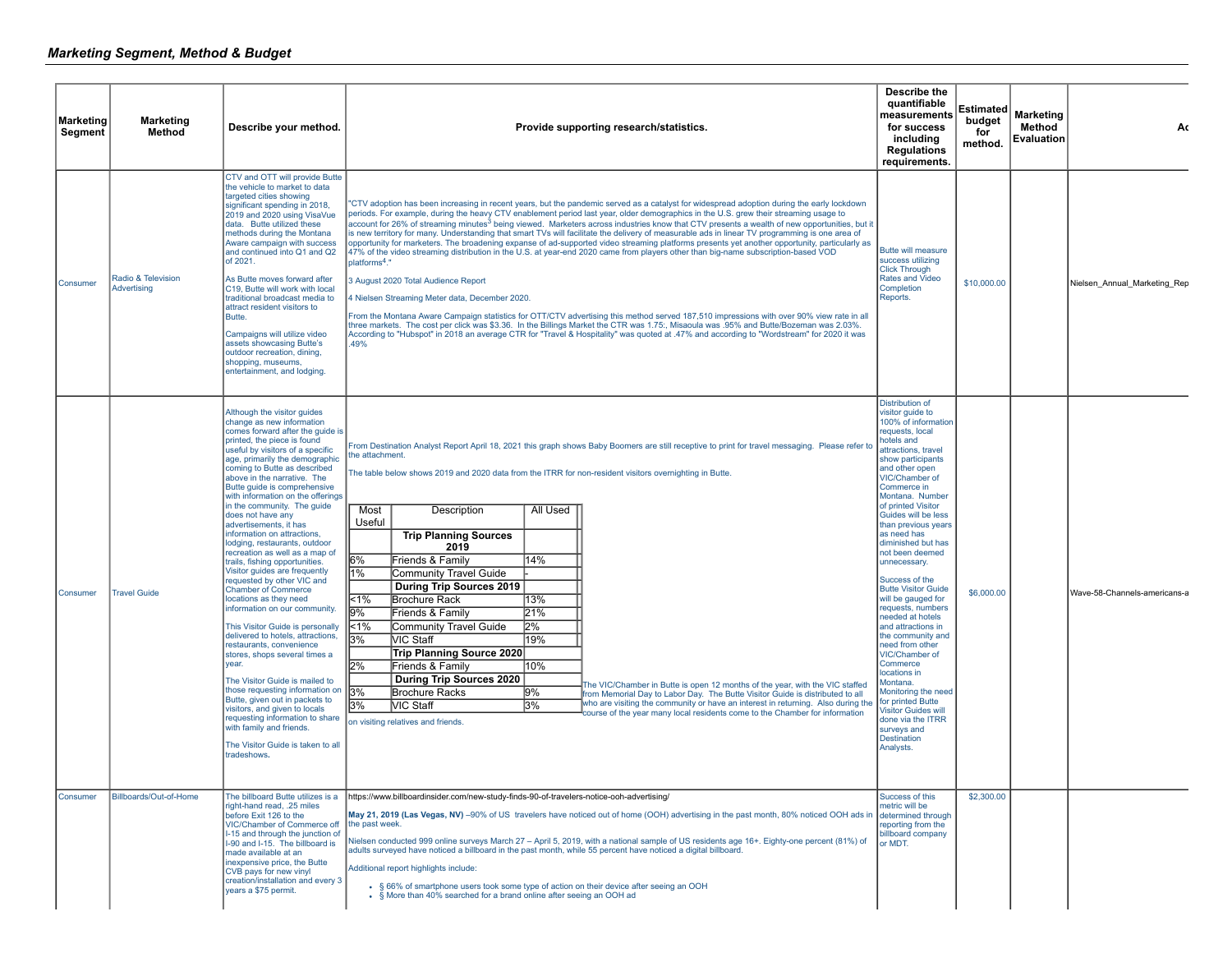|          |                           |                                                                                                                                                                                                                                                                                                                                                                                                                                                                                                                                                                                                                                                                                                                                                                                                                                                                                                                                                                                                                                                                                                                                                                                                                                                                                                                                                                                                                             | • § 20% of those who saw a directional OOH ad immediately visited the advertised business<br>• § 74% who visited a business after seen a directional OOH ad made a purchase<br>• $\frac{1}{2}$ Adults ages 16 – 34 is the demographic most engaged with OOH advertising<br>"OOH drives consumer action in the real world," said Stephen Freitas, OAAA chief marketing officer. "Younger affluent consumers notice OOH<br>the most, which is why the industry is seeing exceptional growth in sectors like technology and direct-to-consumer."<br>https://movia.media/moving-billboard-blog/how-to-choose-an-effective-billboard-location/<br>According to the Arbitron National In-Car Study, billboard advertising is found to be fully effective on drivers just passing through a given area.<br>Here are some of the findings:<br>-71% of Americans consciously view a billboard message while driving and, of that percentage, many visit the event or restaurant advertised<br>37% report looking at a billboard most of the time they pass one<br>58% learned about an event or restaurant they want to go to because of the billboard influence<br>56% of Americans talked with others about a funny billboard they saw<br>26% noted a phone number on a billboard<br>28% noted a website address on a billboard |                                                                                                                                                                                                                                                                                                                                                                                        |             |                                  |
|----------|---------------------------|-----------------------------------------------------------------------------------------------------------------------------------------------------------------------------------------------------------------------------------------------------------------------------------------------------------------------------------------------------------------------------------------------------------------------------------------------------------------------------------------------------------------------------------------------------------------------------------------------------------------------------------------------------------------------------------------------------------------------------------------------------------------------------------------------------------------------------------------------------------------------------------------------------------------------------------------------------------------------------------------------------------------------------------------------------------------------------------------------------------------------------------------------------------------------------------------------------------------------------------------------------------------------------------------------------------------------------------------------------------------------------------------------------------------------------|--------------------------------------------------------------------------------------------------------------------------------------------------------------------------------------------------------------------------------------------------------------------------------------------------------------------------------------------------------------------------------------------------------------------------------------------------------------------------------------------------------------------------------------------------------------------------------------------------------------------------------------------------------------------------------------------------------------------------------------------------------------------------------------------------------------------------------------------------------------------------------------------------------------------------------------------------------------------------------------------------------------------------------------------------------------------------------------------------------------------------------------------------------------------------------------------------------------------------------------------------------------------------------------------------------------------------|----------------------------------------------------------------------------------------------------------------------------------------------------------------------------------------------------------------------------------------------------------------------------------------------------------------------------------------------------------------------------------------|-------------|----------------------------------|
| Consumer | <b>Travel/Trade Shows</b> | Butte CVB will participate in<br>travel and tradeshows matching<br>the demographics markets<br>already traveling to our<br>community. Butte will work with<br>MTOBD, other CVB's and<br>SWMT to maximize exposure<br>and showcase our state, region<br>and subsequently our<br>community offerings. Shows<br>being considered:<br>Calgary Outdoor Show: With<br>Butte's location down I-15, we<br>see many Canadian visitors.<br>More so when the exchange<br>rate is favorable. The market at<br>this show, paid entry, is targeted<br>to outdoor recreational<br>opportunities. In the past<br>Montana has had several<br>communities/regions on the<br>tradeshow floor, giving us the<br>opportunity get these visitors a<br>reason to stop rather than a<br>drive through.<br>Travel shows in Salt Lake City,<br>only 6 hours to the south of<br>Butte, where we already see<br>many visitors has been<br>beneficial for us. Show visitors<br>have shared their thoughts of<br>the beauty of our region. This<br>also is a paid entry show.<br><b>International Market Shows:</b><br>This will include IPW and RMI.<br>These shows allow us to be a<br>part of a bigger region, the 5<br>states making up "The Great<br>American West". In the past<br>several of our lodging partners<br>have worked with receptive<br>operators for lodging, there is a<br>significant growth potential with<br>this market for Butte | In 2018 the value of expos and tradeshows is still strong. In fact, 99% of exhibitors find unique value delivered by trade shows which are not<br>provided by other marketing channels. Trade shows give exhibitors and attendees the chance to talk face-to-face, an increasingly difficult<br>struggle in the era of video communication, emails, and text messages. Trade shows and expos lead to more conversations, more leads, and<br>more sales than other marketing events. Because of that, we wanted to share with you some powerful stats that help you visualize the impact<br>of your events.<br>https://www.forbes.com/sites/billconerly/2021/03/01/trade-shows-will-regain-importance-after-the-covid-pandemic/?sh=3ddbeaba792e Trade<br>show participation drives sales in three ways: continued sales to existing customers, sales to new buyers dissatisfied with their current<br>providers and buyers attracted to a new offering.<br>Please refer to the attachment below.                                                                                                                                                                                                                                                                                                                          | Success of travel<br>and tradeshows<br>vary a bit. For<br>tradeshows as an<br>exhibitor the<br>number of<br>attendees who had<br>the opportunity to<br>visit our booth is<br>weighed against the<br>number of visitor<br>quides and printed<br>materials<br>disbursed. For<br>travel shows the<br>number of<br>appointments and<br>follow up is tracked<br>for subsequent<br>bookings. | \$10,000.00 | 20 Powerful Stats on the Value c |
| Consumer | Photo/Video Library       | Both vear-round professional<br>video and photography assets<br>are needed to produce<br>advertisements and have<br>content for the various media<br>platforms paid for through bed<br>tax and TBID funds, promoting<br>the tourism assets in and<br>around the Butte area. Butte<br>has a significant need to update<br>and replace many photos and<br>to obtain new video and drone<br>footage to tell the unique story<br>of Butte's history, adventures,<br>and hospitality.                                                                                                                                                                                                                                                                                                                                                                                                                                                                                                                                                                                                                                                                                                                                                                                                                                                                                                                                            | "Research suggests that a 1-minute video is equivalent to 1.8 million written words. This can give you a fair idea of the kind of impact video can<br>have on the viewing audience. A video can conclusively inform the audience about the brand and associated benefits in a crisp and concise<br>manner that is seen as lacking in other content formats. Given the impact video has on the viewing audience, it is natural for video marketing to<br>be adopted by tourism-related companies in a big way. Moreover, the pandemic situation has only accentuated the relevance of video in digital<br>marketing initiatives." https://www.breakingtravelnews.com/focus/article/importance-of-travel-video-marketing-for-the-tourism-industry-post-cov/<br>"Pictures do what words often can't - they show abstract concepts like facial expressions and emotion. They appeal to visitors' human side<br>and allow them to make their own emotional connections to the destination. Not to mention, photos are universal. They can be understood by<br>speakers of any language and visitors of any age." https://breaktheicemedia.com/authentic-photos-in-tourism-marketing/                                                                                                                                          | To measure<br>success of this<br>method will be the<br>number of new<br>images (stills) and<br>video/drone footage<br>with the budgeted<br>amount of dollars.<br>When using the<br>new content on the<br>various platforms<br>we will be able to<br>see via the<br>analytics the impact<br>these assets have                                                                           | \$10,000.00 |                                  |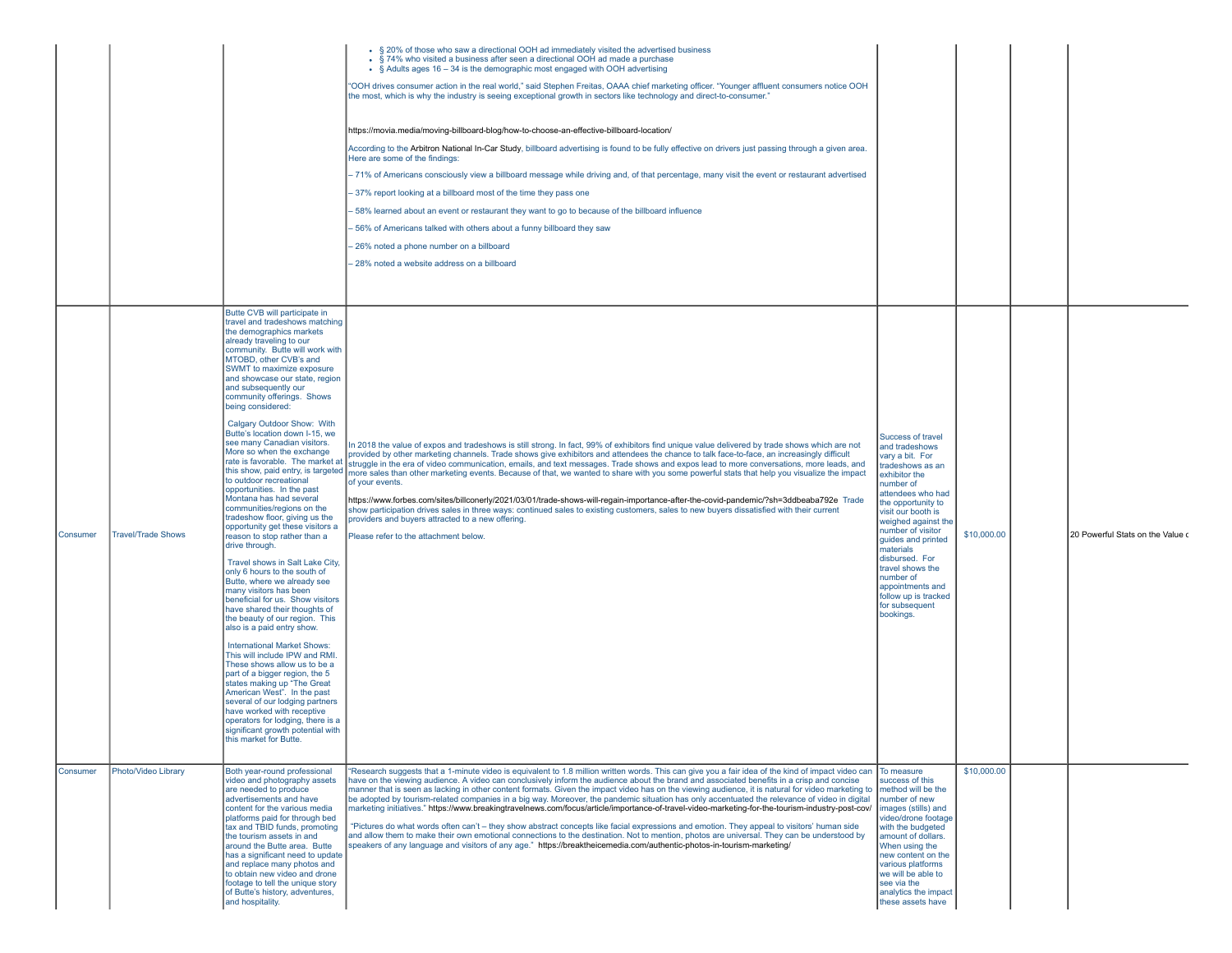|          |                                   |                                                                                                                                                                                                                                                                                                                                                                                                                                                                                                                                                                                                                                                                                                                                                                                                                                                                                                                                                                                                                                                                                                                                                                                                                                                                                              |                                                                                                                                                                                                                                                                                                                                                                                                                                                               | had on travelers<br>based on their<br>engagement with<br>the content. These<br>assets will be<br>provided at "no<br>charge" to our<br>stakeholders, we<br>will be able gauge<br>success through<br>their use of the<br>content.                                                                                                                                                                                                                                                                                                                                                                                                                                                                                                            |             |                               |
|----------|-----------------------------------|----------------------------------------------------------------------------------------------------------------------------------------------------------------------------------------------------------------------------------------------------------------------------------------------------------------------------------------------------------------------------------------------------------------------------------------------------------------------------------------------------------------------------------------------------------------------------------------------------------------------------------------------------------------------------------------------------------------------------------------------------------------------------------------------------------------------------------------------------------------------------------------------------------------------------------------------------------------------------------------------------------------------------------------------------------------------------------------------------------------------------------------------------------------------------------------------------------------------------------------------------------------------------------------------|---------------------------------------------------------------------------------------------------------------------------------------------------------------------------------------------------------------------------------------------------------------------------------------------------------------------------------------------------------------------------------------------------------------------------------------------------------------|--------------------------------------------------------------------------------------------------------------------------------------------------------------------------------------------------------------------------------------------------------------------------------------------------------------------------------------------------------------------------------------------------------------------------------------------------------------------------------------------------------------------------------------------------------------------------------------------------------------------------------------------------------------------------------------------------------------------------------------------|-------------|-------------------------------|
| Consumer | <b>Print Advertising</b>          | Butte will advertise in print<br>publications to promote the<br>community as a unique<br>destination for outdoor and<br>western historic visitation. The<br>publications chosen for print<br>media are Southwest Montana,<br>Glacier Country, Yellowstone<br>Journal and Certified Folder's<br>map of Glacier and<br>Yellowstone. Butte will continue<br>with the full-page ad in our<br>travel region of Southwest<br>Montana, this guide is used to<br>inspire and facilitate a visit to<br>the region, strategically located<br>between The Parks and home<br>western life. Advertising with<br>banner ads on their website,<br>Butte will continue with print in<br>Glacier Country. To capture the<br>Yellowstone visitor, Butte will<br>continue advertising in<br>Yellowstone Journal, with<br>weekly reader responses sent<br>to us via email. To further work<br>with The Parks visitor, Butte will<br>continue with the Certified<br>Folder's map of both parks.<br>For the international market, if<br>available, Butte will participate<br>in the advertising opportunities<br>in the publications highlighting<br>the offerings of "The Great<br>American West". These<br>publications showcase the<br>region of Idaho, Wyoming,<br>North Dakota, South Dakota,<br>and Montana. | to ghost towns, hot springs, and Statistics were provided for the importance of print in the method for "Printed Travel Guide" additional research is attached. Here are a couple<br>of statistics from the attachment:<br>67% of readers of official visitor guides indicate that they visited the destination after receiving the guide.<br>88% of readers who were undecided indicated that the official visitor guide influenced their decision to visit. | <b>Print advertising</b><br>impact will be<br>monitored with URL<br>and call center<br>responses from<br>Southwest<br>Montana, Glacier<br>County.<br>Yellowstone Journal<br>effectiveness is<br>measured from the<br>reader response via<br>emails; 1/1/19-<br>$6/30/19 - 11,090,$<br>$1/1/20 - 4/30/30 -$<br>10,678 and 1/1/21<br>$4/15/21 - 10,117,$<br>showing Butte is on<br>track with inquiries.<br><b>Certified Folder did</b><br>one map for both<br>maps, success can<br>only be measured<br>by production and<br>brochure rack<br>locations. If the<br>international<br>marketing pieces<br>are produced<br>monitoring will be<br>provided through<br>Rocky Mountain<br>International and<br>the travel guide for<br>the region. | \$8,000.00  | Value_of_Print_White_Paper_Fi |
| Consumer | <b>Online/Digital Advertising</b> | Butte will continue with<br><b>Targeted Display utilizing</b><br>programmatic display, Targeted<br>Social Media, Targeted<br>Facebook Display ads, and<br>Remarketing via the website<br>with display digital banners.<br>Email marketing deployment<br>using a high-quality rented list<br>of opt-in users targeting<br>travelers with interests aligning<br>with Butte's offerings. Native<br>and Content marketing,<br>Sponsored Content to an<br>audience of 18-65 years old, all<br>genders, outdoor enthusiasts,<br>interested in Glacier National<br>Park, Yellowstone National<br>Park, Butte; Contextual<br>Targeting includes: Hiking,<br>Biking, Fishing, Outdoor<br>Activities and Yellowstone<br>National Park & Glacier<br>National Park.<br>Ads are served to Idaho,<br>Minnesota, Oregon, Salt Lake<br>City, Washington, Arizona and<br>Montana, geographically<br>targeted to The Parks.                                                                                                                                                                                                                                                                                                                                                                                    | <b>Clicks</b><br>Campaign<br>CTR for<br>Benchmark<br>Impressions<br> Campaign<br>99,999<br>126<br>Remarketing<br>$ 0.13\%$<br>$ 0.05\%$<br><b>HyperGeoDisplay</b><br>1,500,032<br> 1,583<br>0.11%<br>$0.07\%$<br>$1.2 - 1.8%$<br>71,898<br>9,470<br>13.17%<br>Email Marketing<br>These statistics are from the Montana Aware campaign where the campaign preformed verywell                                                                                   | Success in each of<br>the various tactics<br>used in these<br>methods will be<br>measured against<br>the industry Click<br><b>Through Rate</b><br>(CTR)<br>benchmarks. CTR<br>is a tool for<br>measurement<br>because it<br>showcases<br>engagement for ads<br>and the percent of<br>users visiting the<br>website after<br>viewing the ad<br>online.                                                                                                                                                                                                                                                                                                                                                                                      | \$60,000.00 |                               |
| Consumer | <b>Opportunity Marketing</b>      | Butte will actively look for other                                                                                                                                                                                                                                                                                                                                                                                                                                                                                                                                                                                                                                                                                                                                                                                                                                                                                                                                                                                                                                                                                                                                                                                                                                                           |                                                                                                                                                                                                                                                                                                                                                                                                                                                               | Success measures                                                                                                                                                                                                                                                                                                                                                                                                                                                                                                                                                                                                                                                                                                                           | \$2,000.00  |                               |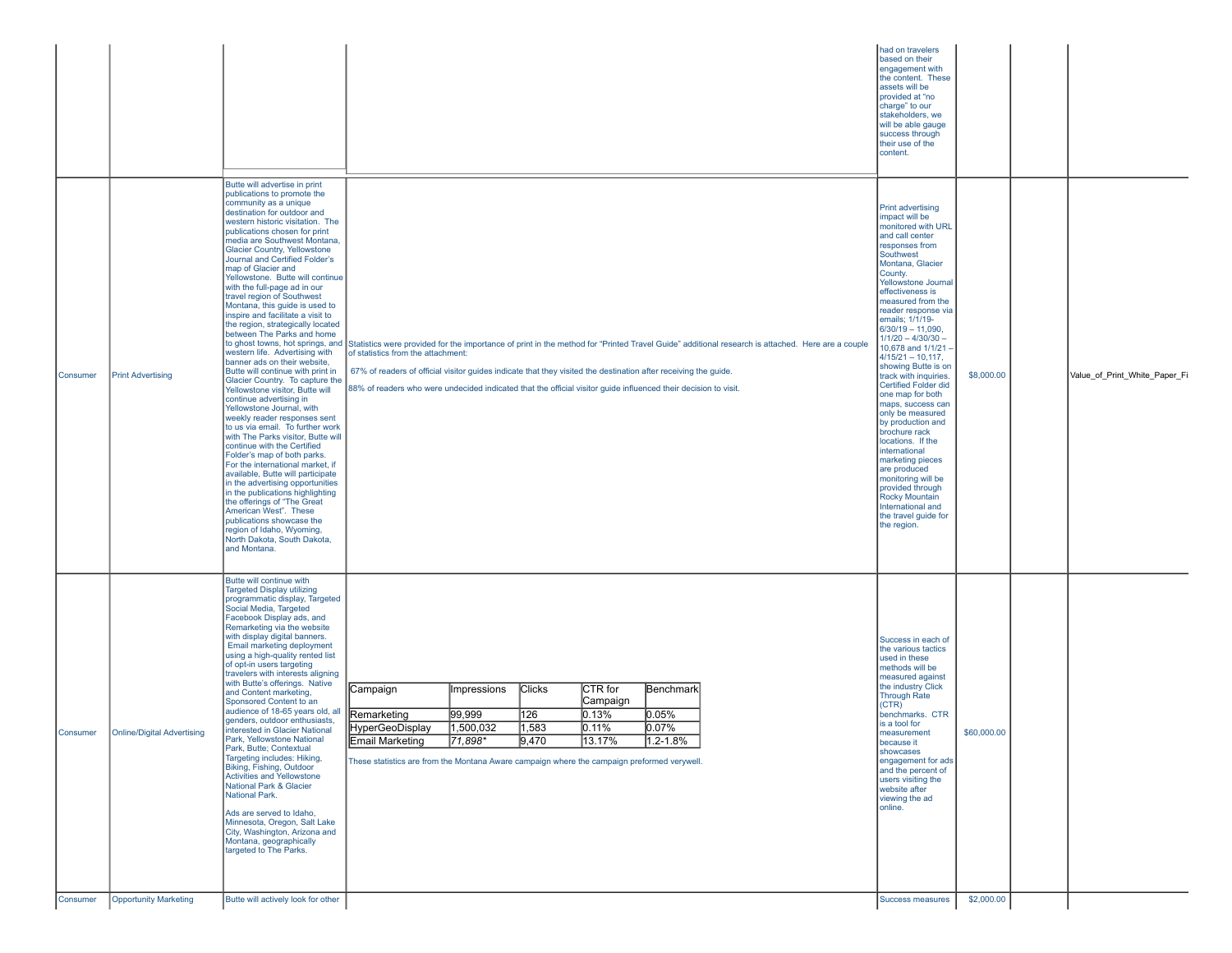|             |                              | marketing platforms and<br>methods to promote Butte's<br>assets to visitors with an<br>interest in the offerings of the<br>area. This method will serve as<br>the funding mechanism when<br>an opportunity arises, always<br>keeping top of mind the monies<br>expended will be to reach<br>repeat or new visitors.                                                                                                                                                                                                                                                                                                                                                                                                                                                                                                                                                                                                                                                                                                                                                                                                                                                                                                                                                                                                                                                                                               | rom Databox the following is said when putting together a marketing plan.<br>"Follow the 70/20/10 Rule<br>Wes Marsh of BCA Technologies told us they have a hard-and-fast guideline for marketing allocation:<br>"Put 70% of your budget into proven marketing channels that give you the best blend of quality leads at a low cost per lead, and then squeeze<br>as much as you can out of it. Put 20% into other channels that still offer quality exposure and lead generation, even if there is less direct<br>attribution (i.e. display, video, etc.). Finally, keep the remaining 10% of your budget available to explore new channels and for testing."<br>Hey Marketers' Corey Haines also recommended leaving a portion of your budget available to experiment with new campaigns. "For every<br>channel that you invest marketing dollars into, give yourself the ability to experiment with a portion of the budget. Even a small experimental<br>budget," Haines explained, "can go a long way in exploring new ways to use the channel, figuring out what works and what doesn't, and<br>exercising your creative muscles.'<br>https://databox.com/create-a-marketing-budget#10                                                                                                                                                                                                                                                                                                                                                                                                                                                             | will vary depending<br>on the segment of<br>the projects<br>participated in                                                                                                                                                                                                                                                                                     |             |  |
|-------------|------------------------------|-------------------------------------------------------------------------------------------------------------------------------------------------------------------------------------------------------------------------------------------------------------------------------------------------------------------------------------------------------------------------------------------------------------------------------------------------------------------------------------------------------------------------------------------------------------------------------------------------------------------------------------------------------------------------------------------------------------------------------------------------------------------------------------------------------------------------------------------------------------------------------------------------------------------------------------------------------------------------------------------------------------------------------------------------------------------------------------------------------------------------------------------------------------------------------------------------------------------------------------------------------------------------------------------------------------------------------------------------------------------------------------------------------------------|----------------------------------------------------------------------------------------------------------------------------------------------------------------------------------------------------------------------------------------------------------------------------------------------------------------------------------------------------------------------------------------------------------------------------------------------------------------------------------------------------------------------------------------------------------------------------------------------------------------------------------------------------------------------------------------------------------------------------------------------------------------------------------------------------------------------------------------------------------------------------------------------------------------------------------------------------------------------------------------------------------------------------------------------------------------------------------------------------------------------------------------------------------------------------------------------------------------------------------------------------------------------------------------------------------------------------------------------------------------------------------------------------------------------------------------------------------------------------------------------------------------------------------------------------------------------------------------------------------------------------------------------------------|-----------------------------------------------------------------------------------------------------------------------------------------------------------------------------------------------------------------------------------------------------------------------------------------------------------------------------------------------------------------|-------------|--|
| Consumer    | Multi-Media Marketing        | Butte has successfully touted<br>itself as the "Festival City"<br>however in 2020 and 2021<br>festivals will not take place.<br>Promotional monies will be<br>needed as these events work to<br>restart to bring people back to<br>our area. The Butte CVB feels it<br>is important to assist in the<br>promotional efforts of these<br>events. Those who attend<br>these festivals have a higher<br>propensity to spend more<br>money, not asking for hotel<br>discounts.<br>For any festival obtaining<br>promotional dollars from the<br>Butte CVB following stipulations<br>will be required:<br>• Purchase, perform and<br>complete the duties<br>associated with a<br>"Survey Kit" from the<br>ITRR or have a proven<br>hotel occupancy and<br>rate information from all<br>hoteliers in the Butte<br>community.<br>• Advertising in markets<br>outside a 200-mile<br>radius of Butte.<br>Montana communities<br>can be included in<br>2022, but emphasis<br>should be on non-<br>resident visitors.<br>• 75% of CVB funded<br>promotional dollars are<br>to be in the form of<br>digital/online/social<br>leaving on 25% for print<br>advertising.<br>• Analytics of all<br>promotional dollars<br>must be provided.<br>Festivals/events bringing<br>people the area include; St.<br>Patrick's Dav. Freedom<br>Festival, Montana Folk Festival.<br>Serbian Festival, An Ri Ra.<br>Butte 100 and SNoflinga. | "To be successful, it is extremely important for a company to participate in marketing efforts that allow them to stand out in an extraordinary<br>way. In the modern era, digital marketing techniques that primarily focus on e-mail, content creation and social media are platforms companies<br>are using to attract their target audience. Chaffey and Ellis-Chadwick (2019) state that the Five Ds of digital marketing include digital devices,<br>digital platforms, digital media, digital date, and digital technology This modern technique of marketing is an extremely effective way to<br>promote or bring in new customers or participants. Specifically, music festivals are beginning to grow, and the marketing practitioners behind<br>the festivals must attract the audience over digital platforms. Music festivals bring people together by in person and online actions. The festivals<br>connect one another and create lifelong memories for all. The efforts made 2 through the 5Ds of digital marketing is potentially what helps the<br>festival be successful in all aspects. According to Hudson, Roth, Madden and Hudson (2015), "Through social media, marketers can gain rich,<br>unmediated consumer insights, faster than ever before, and can foster loyalty through networking" (p. 69). Digital marketing efforts help create<br>relationships with the attendees at music festivals. The content provided is what helps engage and inform the consumers and allow for<br>potential purchasing of the product and/or service."https://digitalcommons.calpoly.edu/cgi/viewcontent.cgi?article=1080&context=rptasp | Success can be<br>measure through<br>implantation of new<br>requirements where<br>data for actual<br>festival attendees<br>will be gathered.<br>Also, with analytics<br>for digital and<br>online promotion<br>success can be<br>measured through<br>impressions, clicks<br>CTR and is social<br>media is utilized<br>then shares and<br>engagement<br>metrics. | \$20,000.00 |  |
| <b>Film</b> | <b>Opportunity Marketing</b> | is one Butte wishes to continue<br>to work with as projects are<br>interested in the area and<br>assets. With the creation of a<br>loosely knit group of individuals<br>Butte has been nimble in<br>assisting projects with<br>personnel, props, lodging,<br>appropriate permits, catering,<br>and even mobile restrooms.<br>Having funding available to<br>assist in keeping these projects                                                                                                                                                                                                                                                                                                                                                                                                                                                                                                                                                                                                                                                                                                                                                                                                                                                                                                                                                                                                                      | The film/entertainment industry The film/entertainment industry has been and important part of the Butte economy in Q4-2020 with 3 larger projects. As of the end of April<br>2021, Butte has seen 3 projects; CNN on Our Lady of Rockies, Ringing Rocks, Berkeley Pit, this will air on "Off the Beaten Path" with<br>Christopher Dawson. As well as a Mother's Day piece he is doing to include Our Lady. CNN will allow Butte access to the drone and camera<br>footage for us to use for tourism promotion. In April Butte had a limited budget project where 20 people spent over \$30K in 1 week, these<br>expenditures calculated were for lodging, catering and additional food/beverage needs only. End of April has a project 35 people where lodging hosts, amount of<br>was booked at \$40K for 9 days.                                                                                                                                                                                                                                                                                                                                                                                                                                                                                                                                                                                                                                                                                                                                                                                                                                      | Success for this<br>method will be<br>based on number of<br>projects Butte<br>dollars spent in<br>lodging and other<br>expenses as they<br>are available.                                                                                                                                                                                                       | \$2,000.00  |  |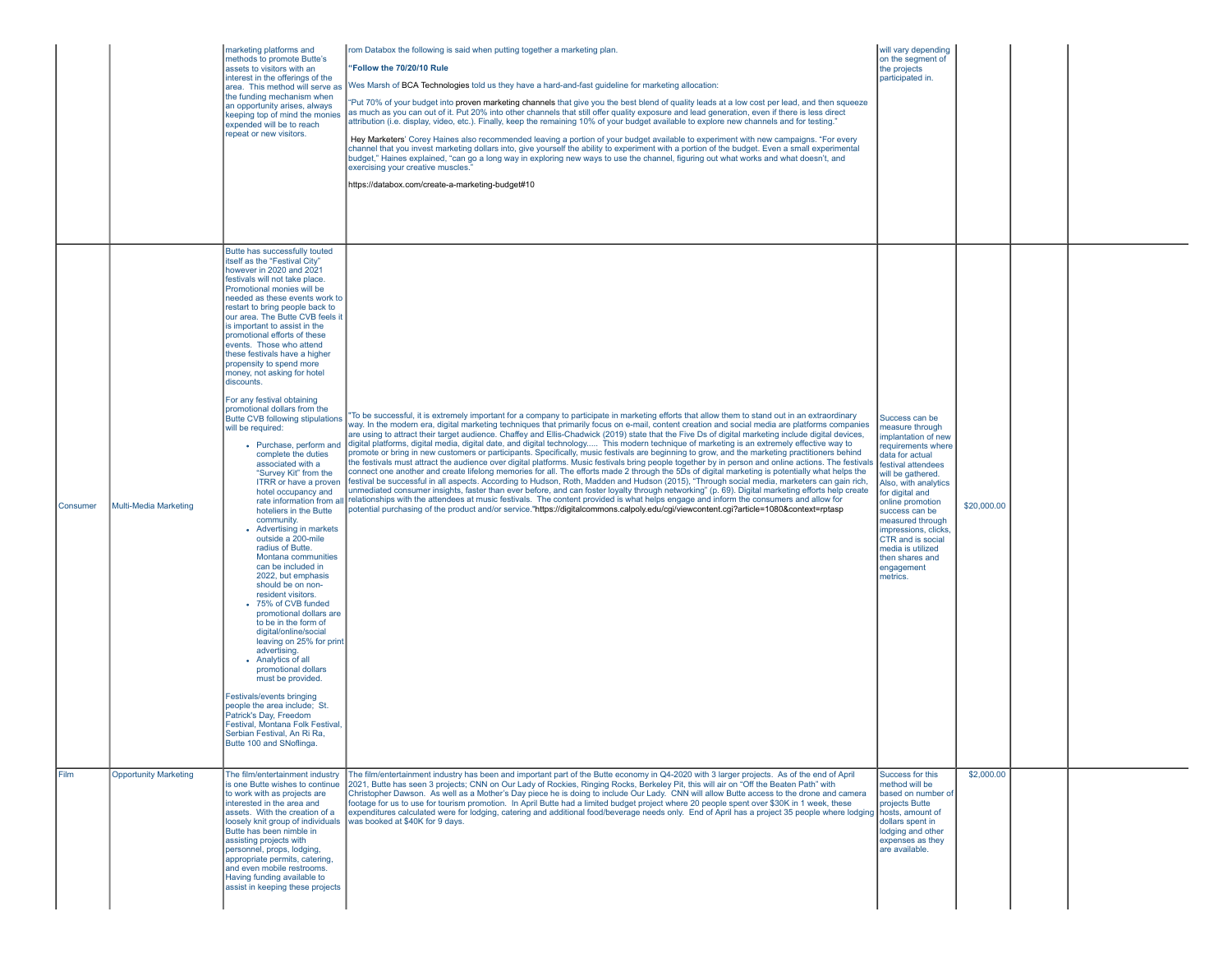|                      |                                              | coming forward would be<br>beneficial.                                                                                                                                                                                                                                                                                                                                                                                                                                                                                                                                                                                                                                                                                                                                                                                                                                                                                                                     |                                                                                                                                                                                                                                                                                                                                                                                                                                                                                                                                                                                                                                                                                                                                                                                                                                                                                                                                                                                                                                                                                                                                                                                                                                                                                                                                                                                                                                                                                                                                                                                                                                                                                                                                                                                                                                                  |                                                                                                                                                                                                                                                    |             |  |
|----------------------|----------------------------------------------|------------------------------------------------------------------------------------------------------------------------------------------------------------------------------------------------------------------------------------------------------------------------------------------------------------------------------------------------------------------------------------------------------------------------------------------------------------------------------------------------------------------------------------------------------------------------------------------------------------------------------------------------------------------------------------------------------------------------------------------------------------------------------------------------------------------------------------------------------------------------------------------------------------------------------------------------------------|--------------------------------------------------------------------------------------------------------------------------------------------------------------------------------------------------------------------------------------------------------------------------------------------------------------------------------------------------------------------------------------------------------------------------------------------------------------------------------------------------------------------------------------------------------------------------------------------------------------------------------------------------------------------------------------------------------------------------------------------------------------------------------------------------------------------------------------------------------------------------------------------------------------------------------------------------------------------------------------------------------------------------------------------------------------------------------------------------------------------------------------------------------------------------------------------------------------------------------------------------------------------------------------------------------------------------------------------------------------------------------------------------------------------------------------------------------------------------------------------------------------------------------------------------------------------------------------------------------------------------------------------------------------------------------------------------------------------------------------------------------------------------------------------------------------------------------------------------|----------------------------------------------------------------------------------------------------------------------------------------------------------------------------------------------------------------------------------------------------|-------------|--|
| Marketing<br>Support | <b>TAC/Governor's Conference</b><br>meetings | TAC meetings, when they are<br>able resume in person, are<br>mostly conducted in Helena.<br>They may or may not require an<br>overnight from Butte but will<br>have mileage associated with<br>attendance.<br>Governor's Conference on<br>Tourism and Recreation, when<br>able to resume in person<br>rotates to difference cities, in<br>this fiscal year, travel and<br>lodging will be required.<br>These meetings are a<br>requirement.                                                                                                                                                                                                                                                                                                                                                                                                                                                                                                                | "Here are 13 reasons attending conferences can be a benefit to your professional development and more:<br>1. To learn something new you can immediately implement in your business or career.<br>2. To expand skills, learn more about the job, discover industry specific knowledge that can help you grow personally and professionally.<br>3. To meet thought-leaders within the industry or topic of the conference - to ask questions, share ideas and expand on what is covered.<br>4. To network with people in your industry.<br>5. To meet people in person whom you have made connections with thru social media<br>6. To learn from the experiences of your peers.<br>7. To learn about valuable resources relevant to your business or career.<br>8. To gain insights and ideas that you can use to establish/increase your credibility and expertise such as writing articles, books and other<br>media.<br>9. To show a commitment to your profession as well as find opportunities to give back, such as volunteer positions.<br>10. To visit interesting new locations where the conference is being held.<br>11. To connect with sponsors and other supporters of the conference.<br>12. To see who your competitors are first-hand, learn more about their businesses, discover their strengths and weaknesses, all of which<br>can add to your business's competitive edge.<br>13. To meet with and market to potential customers and clients who are also interested in the same benefits and outcomes of attending the<br>conference. Live events also give you the opportunity to do research on the needs of your target audience follow up with direct mail<br>and or personal interaction, thus omitting the "cold call." https://www.wecai.org/thirteen-ke-reasons-to-attend-professional-<br>development-conferences/ | Attendance at these<br>meetings are<br>mandatory per the<br>Rules &<br>Procedures.                                                                                                                                                                 | \$1,200.00  |  |
| Marketing<br>Support | Administration                               | The Butte CVB will ensure<br>personnel is available to work<br>on the projects laid out in this<br>plan as well maintaining a<br>constant place and person to<br>disseminate information on<br>Butte. Along with providing<br>personnel these funds will be<br>spent for office needs not<br>provided by the Butte Chamber<br>of Commerce or TBID.                                                                                                                                                                                                                                                                                                                                                                                                                                                                                                                                                                                                         | "The DMO emerges as a key player in the development and management of tourism at the destination level with various functions. Depending<br>on the potential needs, these functions may include strategic planning, implementation of the destination tourism policy, tourism product<br>development, crisis management, quality improvement and assurance, workforce development, and sustaining the cultural heritage of the<br>destination. A destination with an effective management plan usually possesses a high capacity for undertaking new innovations and trends.<br>while being more resilient to potential challenges and disruptions–something more important than ever in the time of COVID-19."<br>"How Can a Destination Marketing Organization Add Value to Your Destination?<br>A destination marketing organization, or DMO, can help to add value to your destination by coming up with a comprehensive promotional<br>strategy. Individual stakeholders within the local tourism industry, such as hotels, travel companies and other businesses, can all then<br>contribute to this strategy, in order to attract more travelers.<br>Some of the specific responsibilities may include identifying key demographics that are most likely to want to visit the destination, coming up<br>with compelling branding of the destination, and creating or devising specific marketing techniques, aimed at the target audience(s). This can all<br>serve to grow tourism and business investment."<br>https://www.solimarinternational.com/why-is-a-dmo-important-to-a-destination/                                                                                                                                                                                                                                            | Success of this<br>marketing method<br>will be measured by<br>meeting objectives<br>and to spend less<br>than or equal to<br>20% of the total<br>marketing budget.                                                                                 | \$25,000.00 |  |
| Marketing<br>Support | Fulfillment/Telemarketing/Call<br>Center     | Fulfillment is important to the<br>repeat and return visitor trip to<br>Butte. By having dollars<br>dedicated to the 800# and<br>answer visitor inquiries and the<br>ability to send information via<br>requests, assists in the<br>orientation and facilitation of the<br>travers decision process.<br><b>Subscription to Constant</b><br>Contact is needed for the email<br>responses for Yellowstone<br>Journal, still a viable marketing<br>method. Butte also sends<br>quantities of visitor quides and<br>other Butte information to other<br>Montana VIC/Chamber of<br>Commerce along the I-15 and I-<br>90 route.<br>According to the ITRR in 2020<br>for those visitors staying<br>overnight in Butte 81% were<br>repeat visitors, in 2019 for<br>visitors overnighting in the Butte<br>market 75% were repeat<br>visitors. It is important repeat<br>visitors are informed on<br>changes and additions of new<br>happenings in the Butte market. | For research reference please go to the method "Consumer-Printed Visitor Guide" where we attached Wave-58 information as well as<br>information on visitor quide in general.<br>'Are 800 Numbers Outdated?<br>If you wonder whether 800 numbers are obsolete, you should know that 800 numbers are still relevant in today's marketplace. Even though<br>they've been available for decades, 800 numbers are still needed by businesses competing in many industries, such as insurance, finance,<br>education, health care and construction.'<br>https://800response.com/blog/are-800-numbers-outdated/                                                                                                                                                                                                                                                                                                                                                                                                                                                                                                                                                                                                                                                                                                                                                                                                                                                                                                                                                                                                                                                                                                                                                                                                                                         | Success of this<br>method will be<br>determined by the<br>amount of<br>information<br>requested by<br>individuals, groups,<br>and VIC/Chamber<br>of Commerce. The<br>800# will be tracked<br>by the billing<br>amount, which is<br>based on usage. | \$1,500.00  |  |
| Marketing<br>Support | <b>VIC</b><br>Funding/Staffing/Signage       | The Butte CVB has employees<br>at the VIC from mid-May to<br>Labor Day everyday with                                                                                                                                                                                                                                                                                                                                                                                                                                                                                                                                                                                                                                                                                                                                                                                                                                                                       | ITRR for 2019 for visitors overnighting in Butte show a VIC as "Only Source Used During the Trip" at 2% while 15% for "All Used Sources".                                                                                                                                                                                                                                                                                                                                                                                                                                                                                                                                                                                                                                                                                                                                                                                                                                                                                                                                                                                                                                                                                                                                                                                                                                                                                                                                                                                                                                                                                                                                                                                                                                                                                                        | Success for this<br>method will be<br>measured by the                                                                                                                                                                                              | \$16,000.00 |  |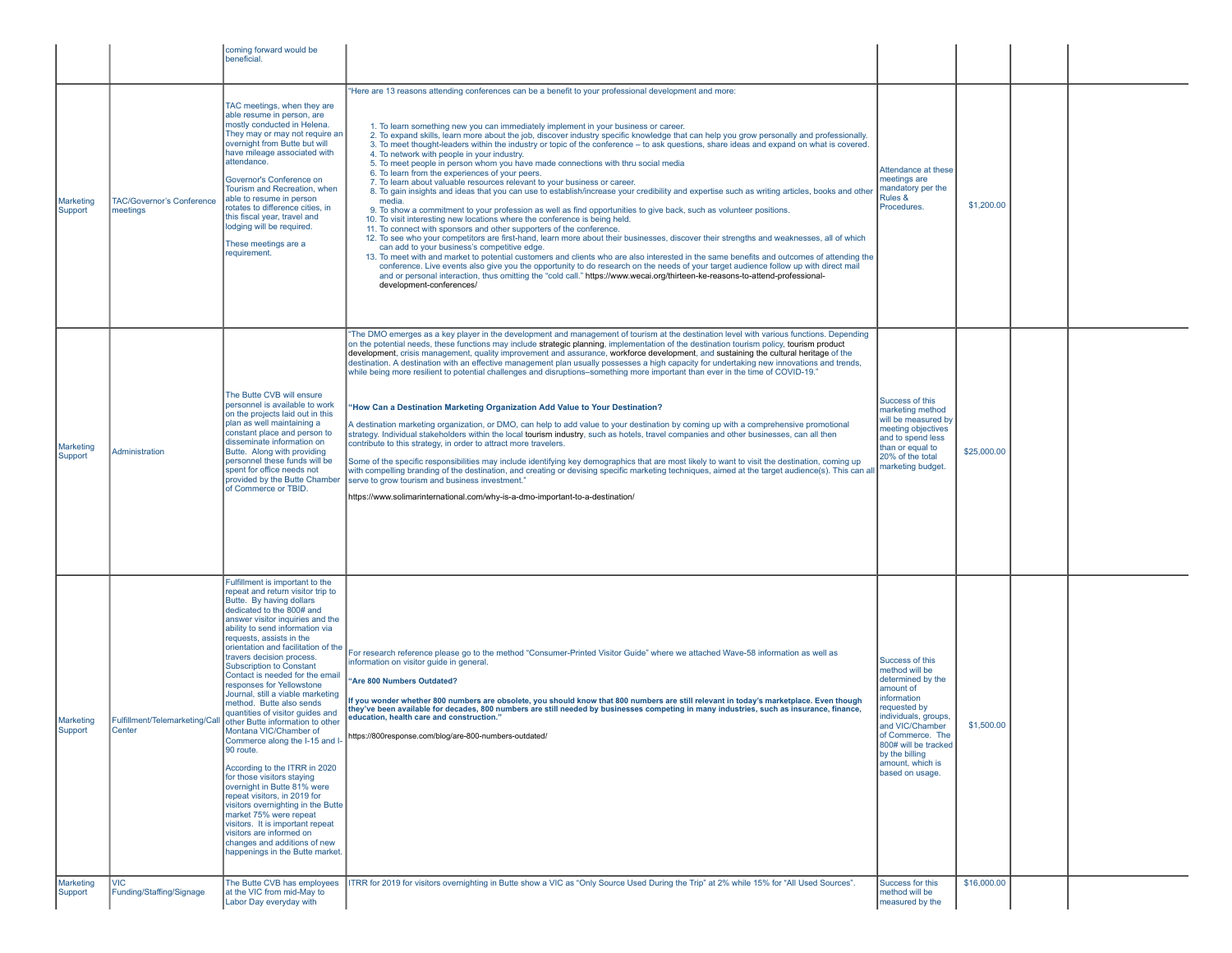|           | minimum available hours from<br>9am - 5pm. These employees<br>are truly ambassadors for Butte,<br>SWMT and Montana, as the<br>goal is to keep visitors in the<br>community one more hour, one<br>more meal or one more night,<br>or two. If we cannot engage the<br>visitor to spend more time in<br>Butte, the goal is to keep them<br>in SWMT and then Montana,<br>leaving behind the dollars in<br>local businesses and services.<br>Along with assisting visitors with<br>pertinent information they are<br>available to:<br>Responding to tourism inquiries<br>via phone, email, fax, and letter.<br>Compiling and inputting data<br>into the computer regarding<br>information on visitation,<br>calendar of events, local hotels,<br>and other related tourism<br>businesses.<br>Researching information for<br>guests.<br>Ordering, storing, and stocking<br>brochures and maps from<br>attractions, hotels, and other<br>tourism-related businesses.<br>Maintaining the VIC area.<br>Keeping statistics about how<br>many visitors requested<br>information and home states of<br>visitors.<br>Keeping track of the number of<br>bulk requests filled.<br>Packaging visitor packets for<br>bulk requests from conventions,<br>meetings and other groups.<br>Meet and greet afternoon airline<br>guests at the Bert Mooney | For 2020 with the same parameters, the VIC was an even 3% for both sources. The 2020 numbers for the Butte VIC were about 1/3 of the<br>usual number we see from May - September.                                                                                                                                                                                                                                                                                                                                                                                                          | number of visitors<br>the staff interacted<br>with, amount of<br>information<br>disseminated<br>during the<br>timeframe the VIC<br>is manned with<br>staff.                                                                                                    |            |                        |
|-----------|------------------------------------------------------------------------------------------------------------------------------------------------------------------------------------------------------------------------------------------------------------------------------------------------------------------------------------------------------------------------------------------------------------------------------------------------------------------------------------------------------------------------------------------------------------------------------------------------------------------------------------------------------------------------------------------------------------------------------------------------------------------------------------------------------------------------------------------------------------------------------------------------------------------------------------------------------------------------------------------------------------------------------------------------------------------------------------------------------------------------------------------------------------------------------------------------------------------------------------------------------------------------------------------------------------------------------------|--------------------------------------------------------------------------------------------------------------------------------------------------------------------------------------------------------------------------------------------------------------------------------------------------------------------------------------------------------------------------------------------------------------------------------------------------------------------------------------------------------------------------------------------------------------------------------------------|----------------------------------------------------------------------------------------------------------------------------------------------------------------------------------------------------------------------------------------------------------------|------------|------------------------|
| Fam Trips | Having dollars to spend on<br>lodging, meals, attraction fees<br>for influencers in the area<br>where they can experience the<br>offerings. This method would<br>be done in conjunction with<br>either MTOBD or SWMT.<br>"Bloggers and influencers will<br>likely be the first travelers back<br>and audiences will be watching<br>them more than ever to see<br>how it goes: how safe they feel.<br>what updates or improvements<br>have happened, etc.," said Jade<br>Broadous of Vagabond3.com. "I<br>hope traditional travel marketing<br>is scrapped in favor of this-<br>especially with how easy it is to<br>measure everything digitally."<br>For paid influencer campaigns,<br>some destination and brand<br>people are ready to start back<br>up now, perhaps because they<br>know that provides more control<br>over the messaging and the<br>deliverables in a time when<br>both are more important than<br>ever. Around 1/3 expect to start<br>paid campaigns up again this<br>year, around 45% next year,<br>and only 24% answered<br>"never." Several indicated there<br>will be fewer of them because<br>of budget cuts though, so ROI                                                                                                                                                                             | Nearly 90% of consumers say that they trust third-part content more than a company's own, meaning that influencers can be highly effective for Success for this<br>generating brand trust. www.econsultancy.com<br>A recent study by Rhythm One found that for every \$1 spent on influencer marketing, \$2.26 in earned media value was returned.<br>A positive outcome of the research is that almost two-thirds (63%) of respondents believe their influencer marketing strategy is effective<br>(combined figure) in demonstrating ROI for their brand or business. Study is attached. | method will be<br>measured through;<br>engagement data<br>e.g. comments,<br>likes and content<br>shares, traffic to our<br>website,<br>impressions, and<br>follower growth on<br>social media, when<br>compared to stats<br>prior to an<br>influencer stories. | \$2,000.00 | Social Influencers.jpg |

Publicity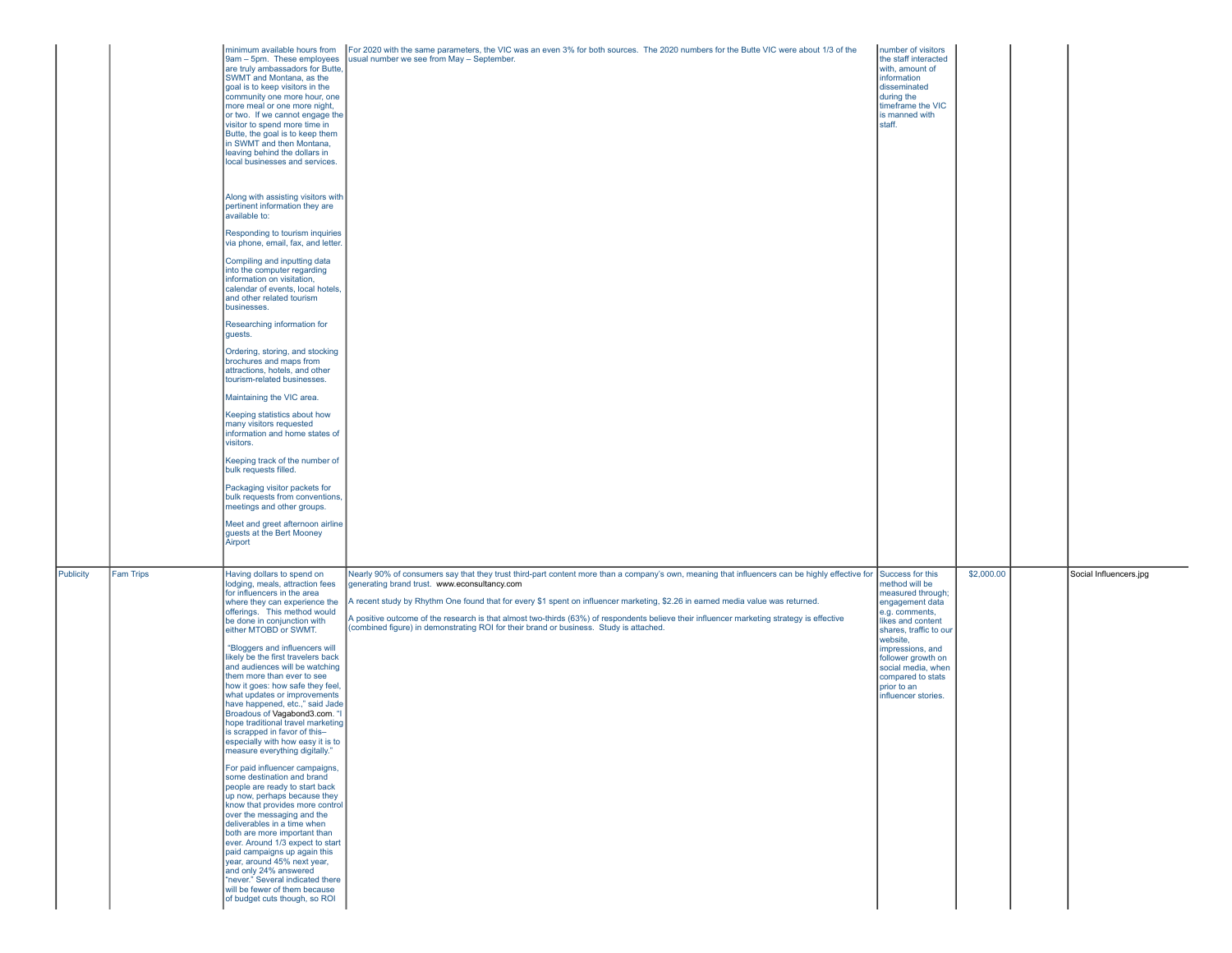| Research | <b>Joint Ventures</b>  | and good reporting will be more<br>important than ever.<br>https://travelwriting2.com/future-<br>of-press-trip/<br><b>VISAVUE</b><br>Butte has participated in this<br>Joint Venture with MTOBD over<br>the past couple of years. These<br>reports assist Butte in drilling<br>into areas where we currently<br>get visitors, feeding them<br>information pertinent to their<br>past needs. These reports also<br>gives a great way to monitor the<br>success of campaigns and<br>website analytics. Marketing<br>research helps the DMO to<br>make better informed and less<br>risky marketing and<br>management decisions.<br>Accordingly, the information<br>obtained through marketing<br>research must be objective,<br>impartial, translatable, current,<br>and relevant. bvVisaVue uses<br>data collected from verified<br>VisaNet transactions, It<br>provides insights as to where<br>visitors are coming from and<br>how they are spending in<br>specific destination/locations.<br>This data provides information<br>to quide for better decision<br>making and planning and gives | "Clearly, any destination marketer with a market orientation conducts research to gain insight into their visitor market. Research results greatly<br>contribute to creating long-term marketing plans; help set organizational goals and policies; can help communicate the DMOs role in<br>contributing to the local economy in terms of visitor spending, tax revenues, and jobs supported."<br>"Key attributes of visitors include: where they live, spending, mode of transportation, demographics (age, gender, marital status, level of<br>education, occupation, household income or individual income), ethnicity, social class, family life stage, type of tourist (leisure/business,<br>domestic/ international), leisure activities, type of accommodation selected, size of travel group, length of stay, purpose of trip, time of visit,<br>source of information used."<br>https://www.routledgehandbooks.com/doi/10.4324/9781315101163-4#:~:text=Importance%20of%20destination%20marketing%20research,-<br>Marketing%20research%20is&text=Research%20results%20greatly%20contribute%20to,tax%20revenues%2C%20and%20jobs%20supported. | Success for this<br>method will shown<br>when campaigns<br>are targeted to<br>specific areas<br>called out in<br>VisaVue to see if<br>there continues to<br>be a<br>correlation/increase<br>in visitors for the<br>designated areas.<br><b>Currently VisaVue</b><br>is relied upon for<br>additional data<br>collected. VisaVue<br>data is viewed and<br>compared to the<br>data available<br>through the ITRR,<br>Marketmt.com and<br>Butte's own data at<br>the VIC. | \$5,100.00                 |  |
|----------|------------------------|-----------------------------------------------------------------------------------------------------------------------------------------------------------------------------------------------------------------------------------------------------------------------------------------------------------------------------------------------------------------------------------------------------------------------------------------------------------------------------------------------------------------------------------------------------------------------------------------------------------------------------------------------------------------------------------------------------------------------------------------------------------------------------------------------------------------------------------------------------------------------------------------------------------------------------------------------------------------------------------------------------------------------------------------------------------------------------------------------|------------------------------------------------------------------------------------------------------------------------------------------------------------------------------------------------------------------------------------------------------------------------------------------------------------------------------------------------------------------------------------------------------------------------------------------------------------------------------------------------------------------------------------------------------------------------------------------------------------------------------------------------------------------------------------------------------------------------------------------------------------------------------------------------------------------------------------------------------------------------------------------------------------------------------------------------------------------------------------------------------------------------------------------------------------------------------------------------------------------------------------------------------|------------------------------------------------------------------------------------------------------------------------------------------------------------------------------------------------------------------------------------------------------------------------------------------------------------------------------------------------------------------------------------------------------------------------------------------------------------------------|----------------------------|--|
| Research | Survey/Data Collection | timely feedback.<br>To better understand how<br>lodging facilities are doing<br>month-over-month, year-over-<br>year regarding occupancy and<br>rate, Butte will purchase the<br>STR report with the add-on for<br>competitive sets of other cities<br>in Montana. This data helps to<br>gauge success of campaigns by<br>showing increase in either<br>occupancy, average daily rate<br>(ADR), and revenue per total<br>guest rooms available<br>(RevPar).<br>Also, by comparing to Butte to a<br>competitive set will be able to<br>see where increases/decreases<br>in other cities the impact the<br>Butte market and determine<br>how to gain more market share.<br>By looking at local hotel data,<br>information garnered will show<br>trends, where correlations<br>between the 3 main data<br>components show if leisure<br>campaigns in various seasons<br>have an impact on hotel quest<br>room sales.                                                                                                                                                                             | STR data will help Butte to understand how the hotel industry is performing over periods of time showing trends in the statistics provided<br>through this method. Rather than waiting for bed tax collection data, TBID collections, these reports are generated and disseminated in a<br>timely fashion allowing for changes in the online/digital and social platforms.<br>"Through tourism research, you can learn what strengths and weaknesses your competitors have and how they are marketing themselves to<br>their customers. Study competitors who have a large share of the tourism marketplace and learn from their<br>strategies."https://bizfluent.com/about-6588545-importance-tourism-research.html                                                                                                                                                                                                                                                                                                                                                                                                                                 | Success for this<br>method will be<br>based on changes<br>in marketing<br>strategies as Butte<br>works to gain more<br>market share as<br>shown by increases<br>in occupancy, ADR<br>and RevPar.                                                                                                                                                                                                                                                                       | \$6,000.00<br>\$187,100.00 |  |

# *Marketing Method Budget*

| <b>Marketing Segment</b> | <b>Marketing Method</b>           | Bed tax funded buc |
|--------------------------|-----------------------------------|--------------------|
| Consumer                 | <b>Travel Guide</b>               |                    |
| Consumer                 | <b>Print Advertising</b>          |                    |
| Consumer                 | <b>Online/Digital Advertising</b> |                    |
| Consumer                 | Travel/Trade Shows                |                    |
|                          |                                   |                    |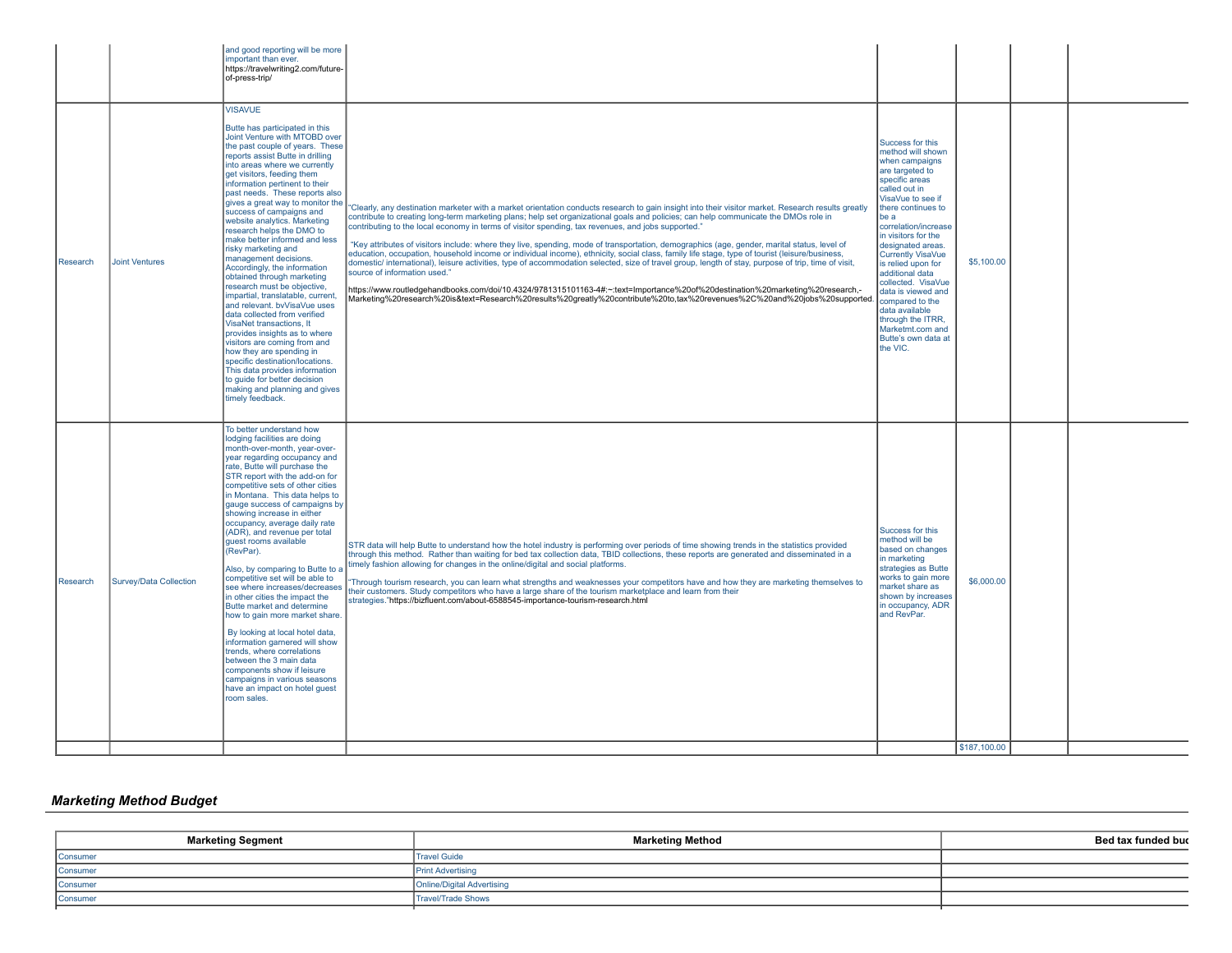| Billboards/Out-of-Home                |  |
|---------------------------------------|--|
| <b>Opportunity Marketing</b>          |  |
| Photo/Video Library                   |  |
| Radio & Television Advertising        |  |
| Multi-Media Marketing                 |  |
|                                       |  |
| <b>Opportunity Marketing</b>          |  |
|                                       |  |
| Fulfillment/Telemarketing/Call Center |  |
| Administration                        |  |
| VIC Funding/Staffing/Signage          |  |
| TAC/Governor's Conference meetings    |  |
|                                       |  |
| <b>Fam Trips</b>                      |  |
|                                       |  |
| Joint Ventures                        |  |
| Survey/Data Collection                |  |
|                                       |  |
|                                       |  |
|                                       |  |

## *Miscellaneous Attachments*

**Description File Name File Size**